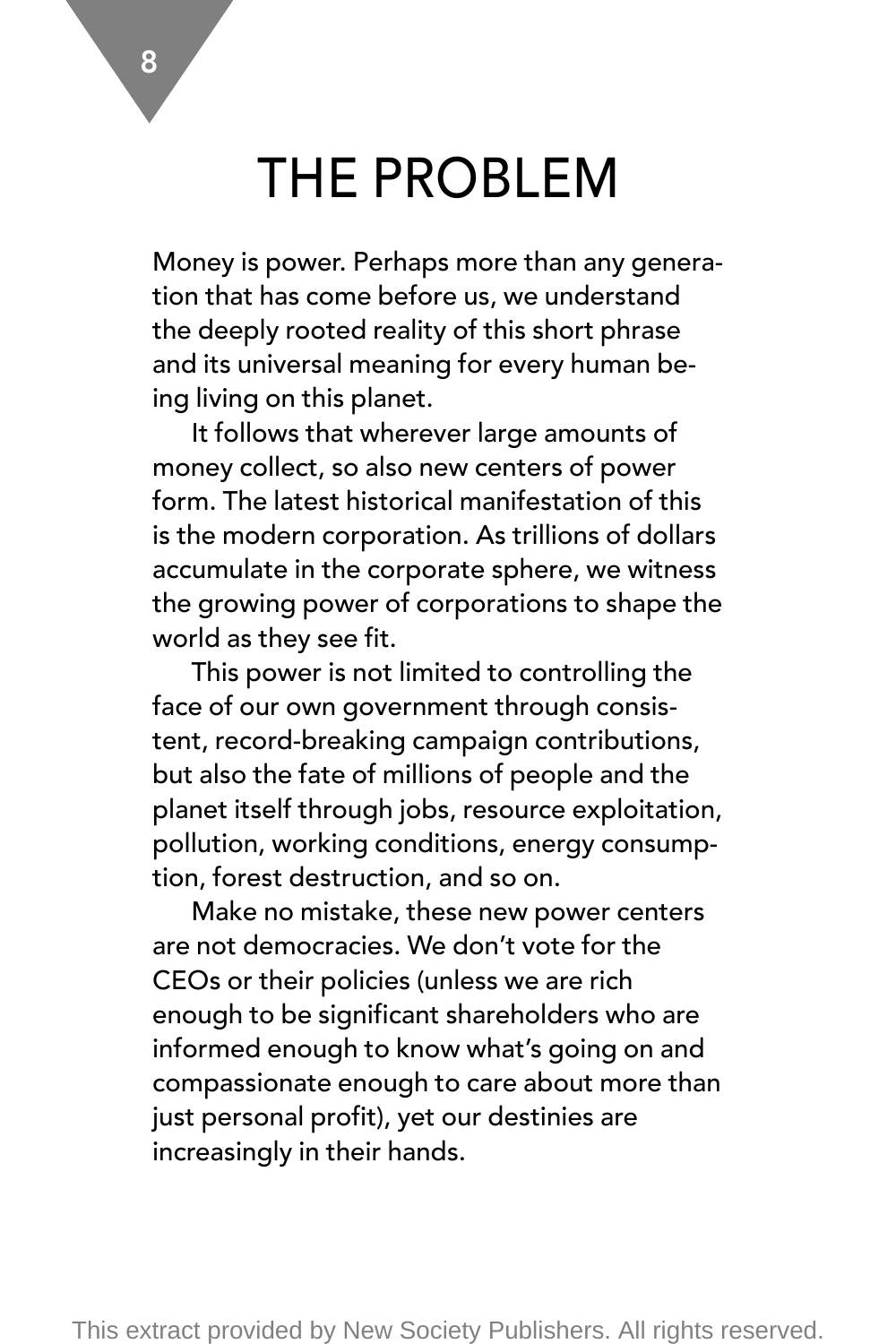### THE SOLUTION

As these power centers shift, we must shift our own voices if we wish to be heard. As citizens, on average, we might vote once every four years, if at all. As consumers, we vote every single day with the purest form of power…money. The average American family spends around \$25,000 every year on goods and services. Think of it as casting 25,000 votes every year for the kind of world you want to live in.

Unfortunately, as difficult as it is to find good, solid information on candidates during an election year, it's often even harder to find good, solid information on corporations. Our current laws are so lax that half of the time we can't even figure out which brands belong to which companies (they don't have to tell us), much less have any idea of what their business practices look like.

For the past two decades, I've dedicated myself to researching this very problem by compiling a database of every reliable source of information available on corporate behavior and synthesizing the information into a single report card grade for every company. The result is this book. Use it to reclaim your true vote. Use it to build a better world.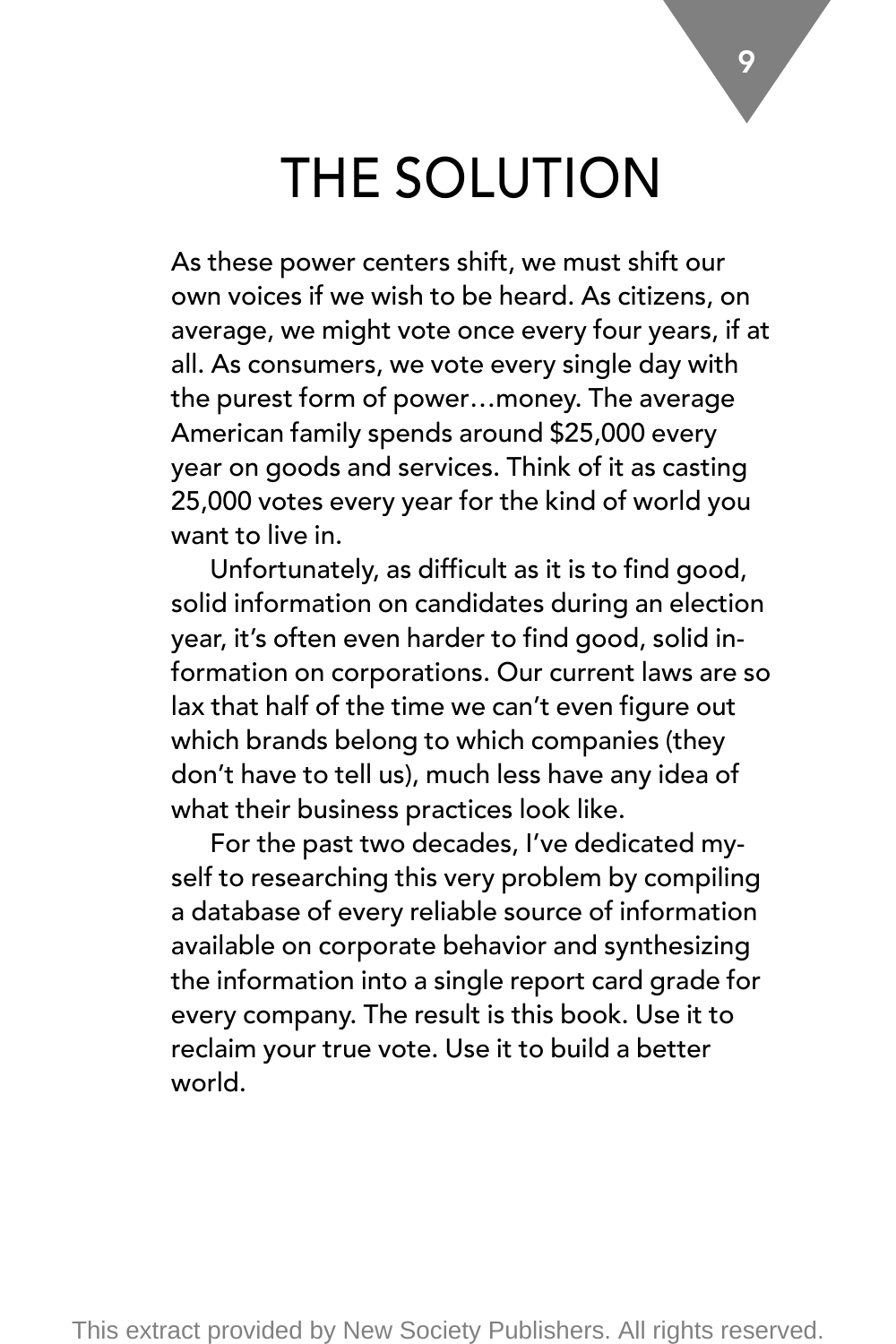### THE ISSUES

 $\triangleright$  HUMAN RIGHTS: child labor, sweatshops, slavery, worker health and safety records, human trafficking, developing-world exploitation, international health issues, economic divestment, union busting, fair trade, worker fatalities, livable wages, democratic principles.

 $\triangleright$  THE ENVIRONMENT: climate change, renewable energy, toxic waste, recycling, eco-innovations, sustainable farming, ocean conservation, rainforest destruction, ecosystem impacts, overall pollution.

 $\geq$  ANIMAL PROTECTION: humane treatment, factory farming, animal habitat preservation, sustainable seafood harvesting, animal testing, animal-free alternatives, vegan-friendliness.

 $\geq$  COMMUNITY INVOLVEMENT: family farms, nonprofit alliances, local businesses, sustainable growth, campaign contributions, paid lobbyists, political corruption, greenwashing, transparency.

 $>$  SOCIAL JUSTICE: harassment, discrimination (based on race, gender, age, sexuality, ability, religion, ethnicity), class action lawsuits, unethical business practices, government fines, cover-ups, illegal activities, executive pay.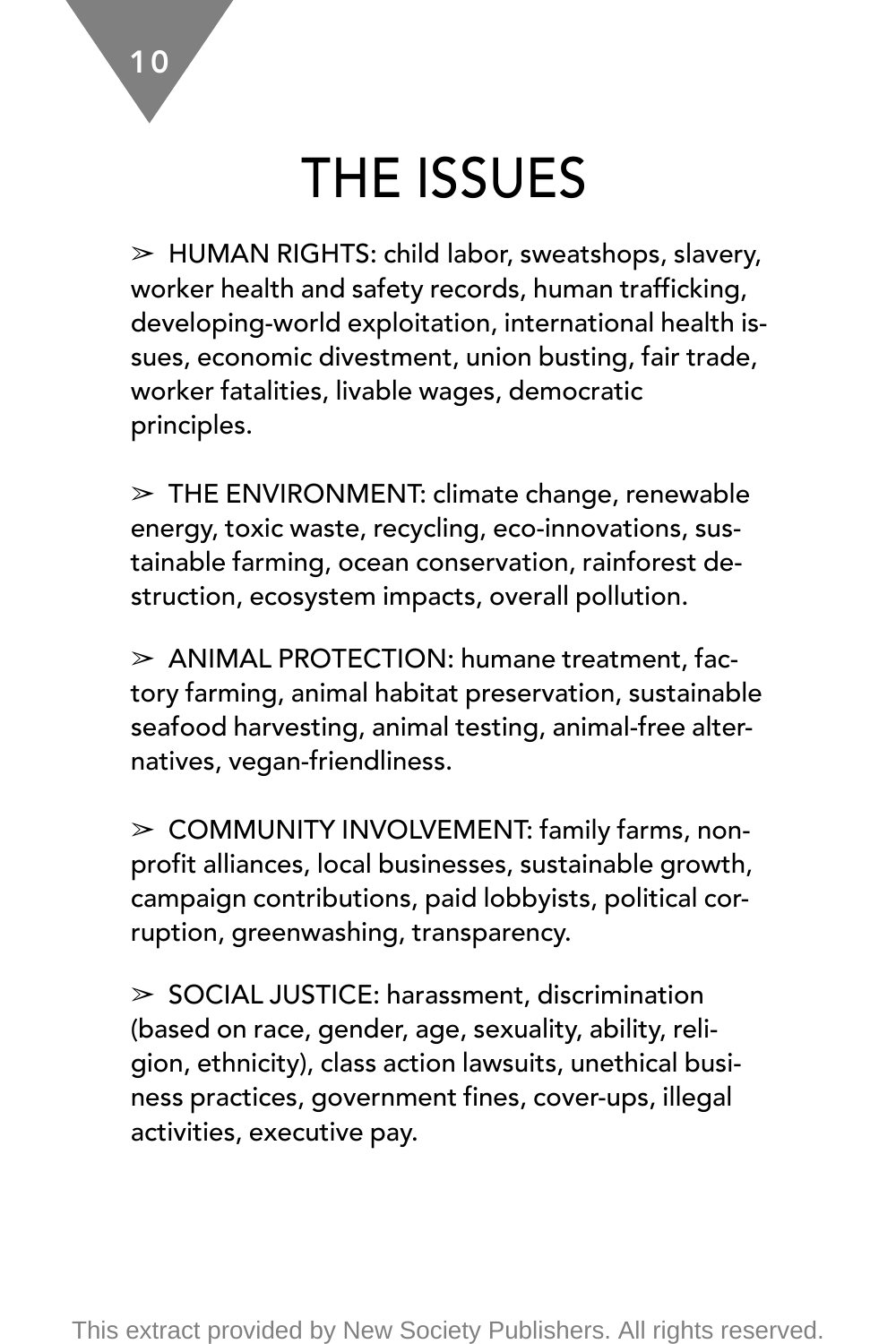### THE SOURCES

11

Here is a list of a few of the resources used to assess the overall social and environmental responsibility of the companies in this guide:

- [AH] American Humane Association
- [AYS] As You Sow: CEO Salaries & Packaging
- [CCC] Clean Clothes Campaign
- [CC] Climate Counts: Global Warming Score
- [CER] CERES: Climate Change Research
- [CRP] Center for Responsive Politics
- [CSP] Center for Science in the Public Interest
- [CW] Corpwatch: Greenwash Awards
- [EC] Ethical Consumer: Rankings & Boycotts
- [EPA] US Environmental Protection Agency
- [FTF] Fair Trade Federation: FT Certified
- [FTW] Free2Work: Human Trafficking
- [GAM] Green America: Certified Green Business
- [GP] Greenpeace: Sustainable Seafood
- [HRC] Human Rights Campaign: Equality Index
- [ILRF] International Labor Rights Forum
- [OXF] Oxfam International
- [PERI] Political Economy Research Institute
- [SAI] Social Accountability International
- [SEC] Securites and Exchange Commission
- [SVT] Silicon Valley Toxics Coalition
- [UCS] Union of Concerned Scientists

For a more comprehensive list visit, www.betterworldshopper.org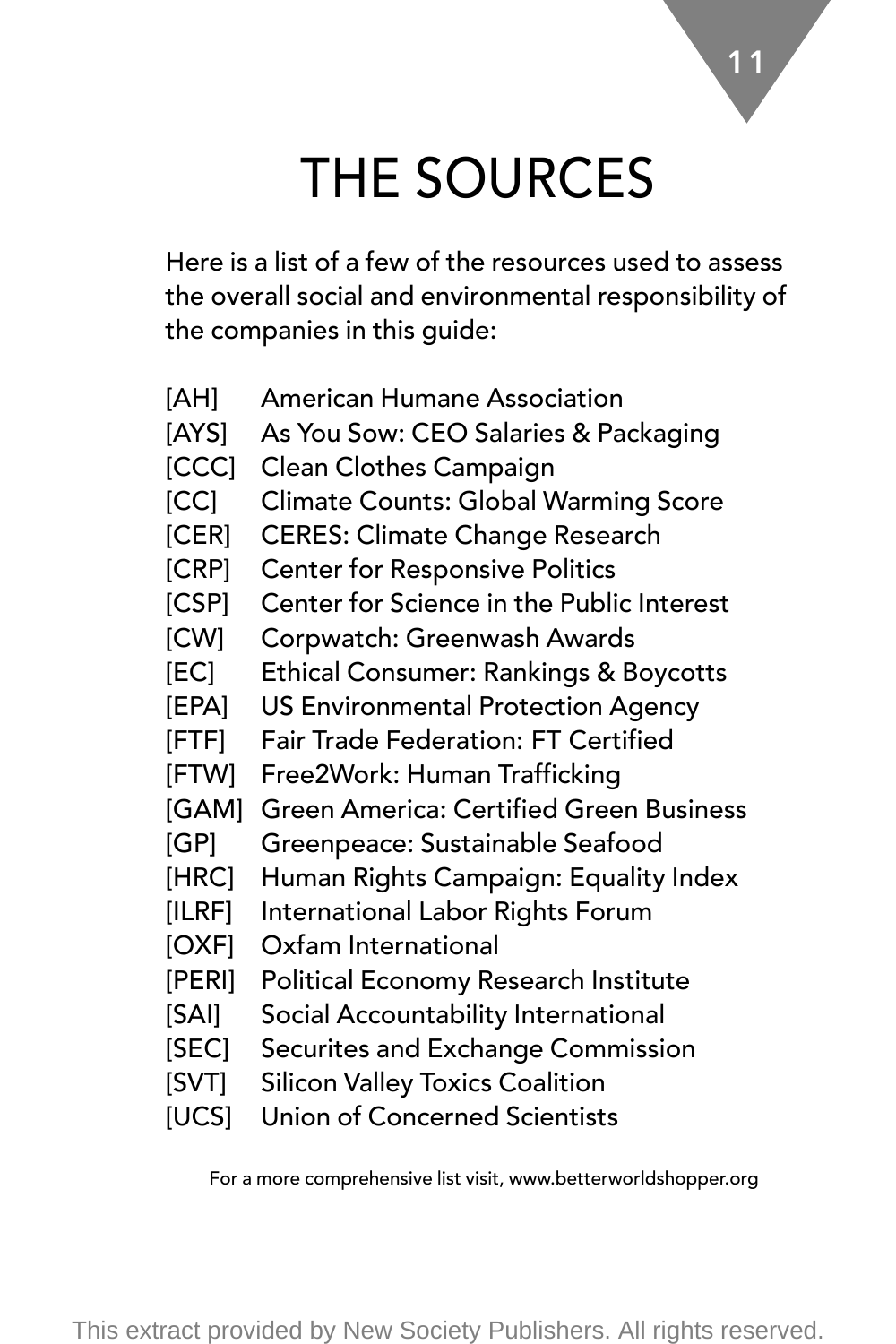### THE RANKINGS

STEP 1: Over 35 years' worth of data has been collected from a wide range of public, private, and nonprofit sources, tracking information on one or more of the five issue areas that make up the overall responsibility picture for companies that create the products and services we use every day.

STEP 2: The data is organized into a massive database of more than 2,000 companies that matches each individual company with its brands; assigns appropriate weights to each piece of data based on its quality, reliability, and scope; and calculates an overall social and environmental responsibility score for each company from  $-100$  to  $+100$ .

STEP 3: Companies and brands are transferred to smaller, more specific data charts based on common product categories, where each is assigned a letter grade based on its overall responsibility. This highly organized grading system allows consumers to maximize the impact of their dollars regardless of what they're purchasing.

12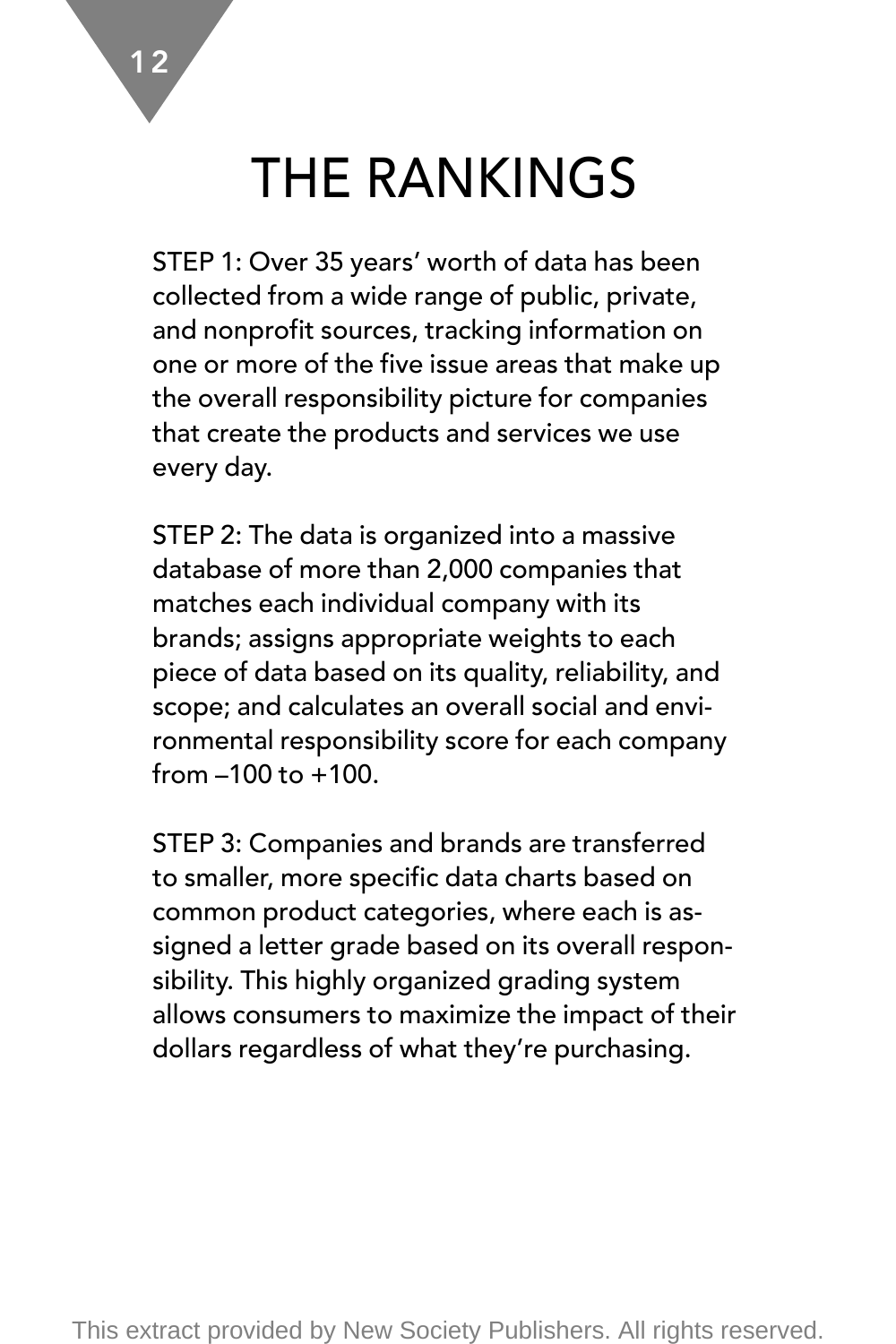### THE RANKINGS

STEP 4: Researchers are sent to supermarkets, natural foods stores, and retail outlets across the country to identify those products that are most commonly available to the average consumer to make sure that what you see on the shelves matches what you see in the book. Those particular companies and brands are then transferred into the easy-to-use report cards that make up the bulk of the shopping guide.

STEP 5: As regular data sources release their latest findings, they are added to the database. Also, as new third-party sources of data are identified, they are evaluated for potential inclusion in the ranking system. Mergers and buyouts are tracked so that their effects on the rankings can be noted. Updated rankings are regularly made available online through the website until a new edition of the shopping guide can be published.

As readers, your comments and suggestions are invaluable. Please contact me if you have ideas on how to improve the rating system.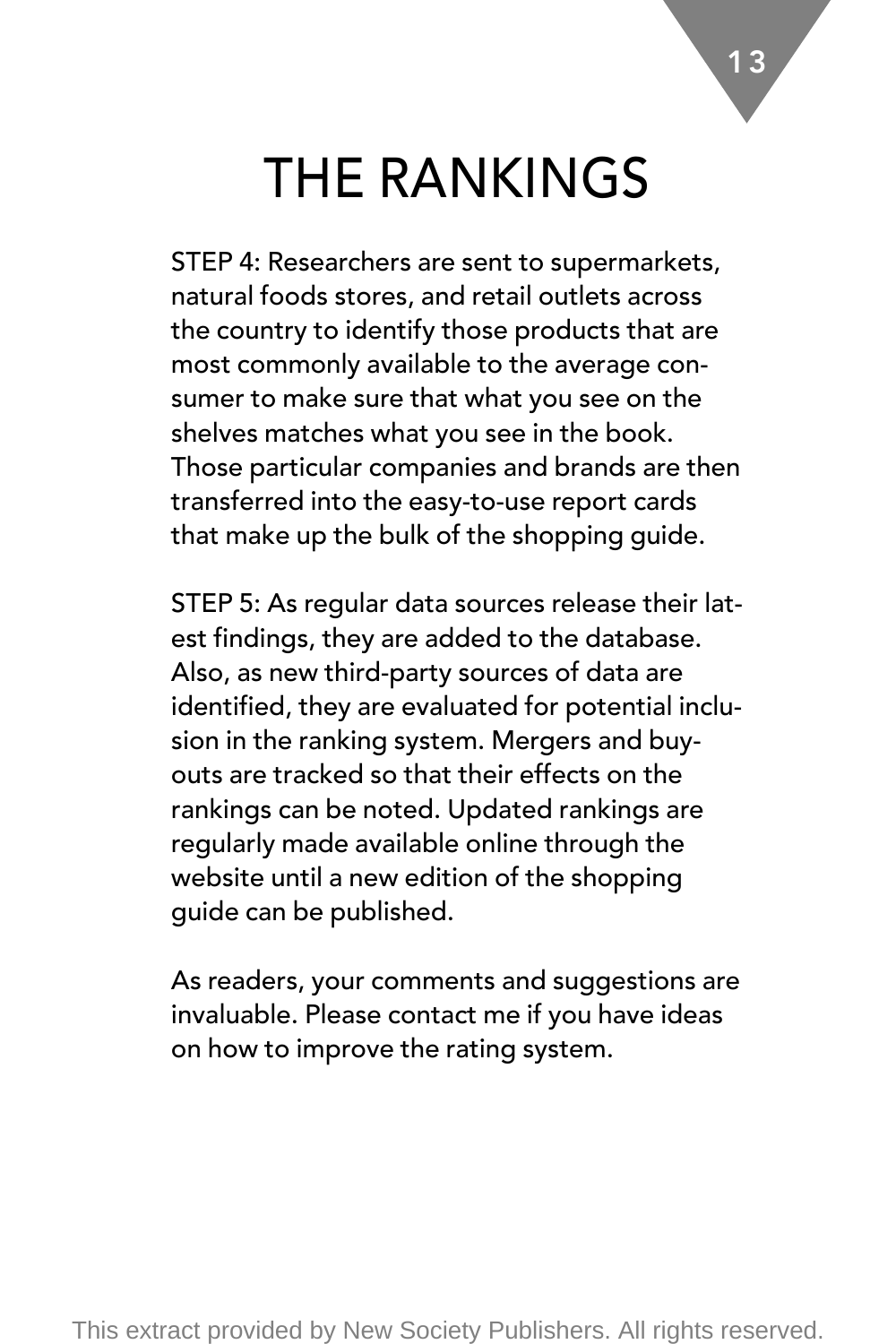# FREQUENTLY ASKED QUESTIONS

*"Isn't it more important to buy less rather than worry about the kind of stuff we're buying?"*

Both are equally important. As we've learned from the voluntary simplicity movement, we must reduce our quantity of consumption if we are to have any reasonable future. At the same time, we must increase the quality of our consumption so that every dollar spent helps build a better tomorrow rather than bring about its destruction. While I wholeheartedly support the former, this book deals mainly with the latter.

*"What if I don't have access to or can't afford many of the products that receive 'A' ratings?"*

Don't give up! It's important to choose the best option available to you depending on your location and resources, both of which will likely change many times in your life. Sometimes the choice is between a 'C' brand and an 'F' brand, and that is just as important a choice to make. I, myself, strive to maintain an overall shopping GPA of 'B+' — and even then, I'm not always successful. Remember, as with voting, there is always a choice to be made, imperfect as it may be.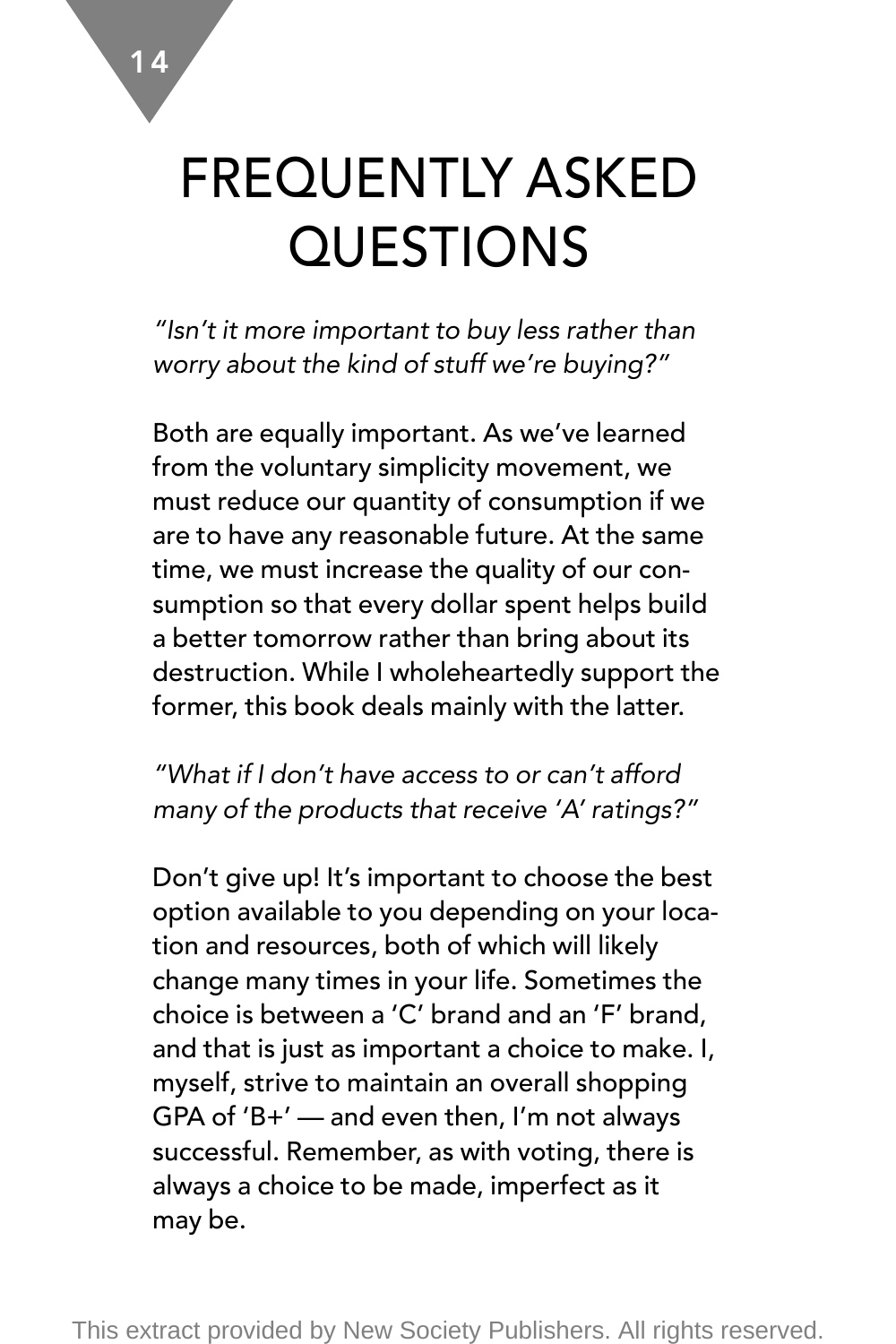# FREQUENTLY ASKED QUESTIONS

*"Isn't this 'buying green' just something to make us feel better rather than something that will actually lead to real change?"*

No. Trillions of dollars circulate in the global economy, driven primarily by consumers. These are our dollars that are shaping the fate of this world, and we must begin taking responsibility for their collective impact. Dollars (like votes) add up very quickly and can lead to powerful changes in both the short and long term.

*"Shouldn't we be voting, demonstrating, and organizing within our political system?"*

Yes. We need to bring transparency, accountability, and responsibility to both our political AND economic systems. If we address only one, our efforts will ultimately fail. So, do not use this guide as an excuse to shift focus away from our political problems — the two go hand in hand.

*"How do I find out more details about a particular company or the ranking system as a whole?"*

Email me, or better yet, invite me out to come talk about it!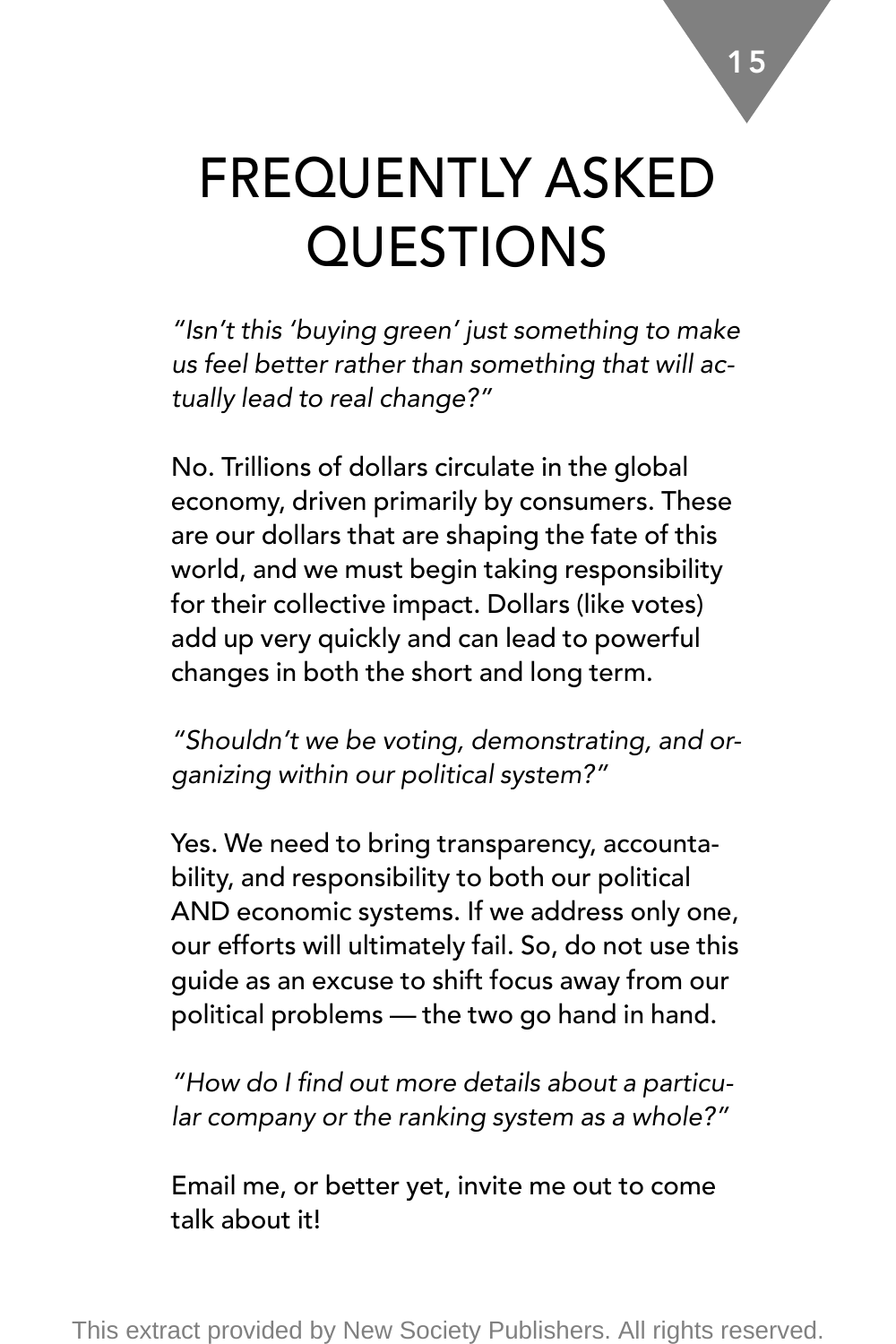## WHAT DO THE GRADES MEAN?

|   | Top 1% of all companies.                                                       |
|---|--------------------------------------------------------------------------------|
|   | Social and environmental leaders in their<br>respective industries.            |
| B | Noteworthy progress improving their<br>social and environmental impacts.       |
| С | Mixed records of overall responsibility<br>and/or insufficient data available. |
| D | Significantly negative social and<br>environmental impacts noted.              |
| F | Some of the worst companies based on<br>overall social and environmental data. |
|   | Bottom 1% of all companies.                                                    |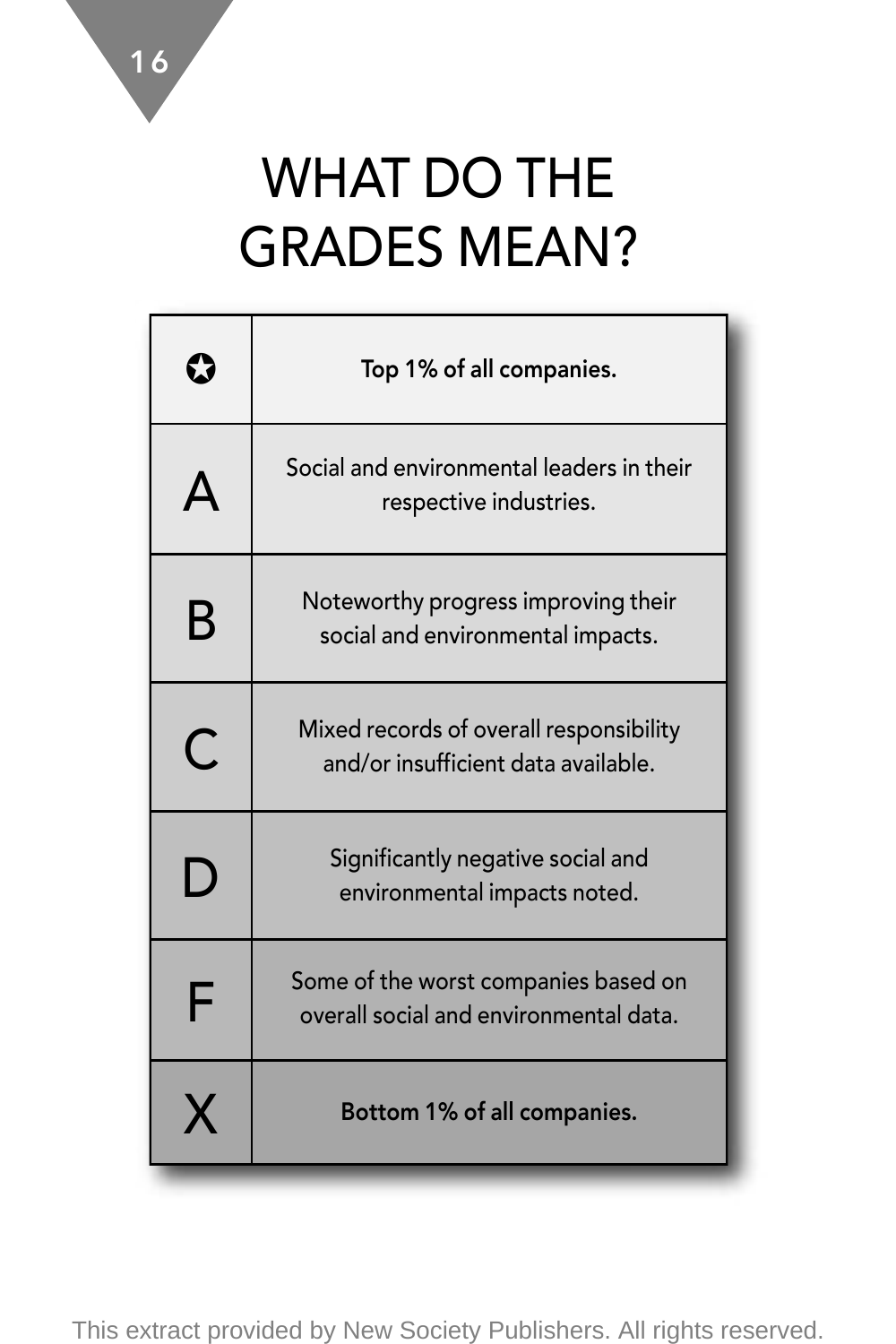### STAR COMPANY PROFILE

17

### NEW RESOURCE BANK

- ✰ Green America Certified Green Business<sup>40</sup>
- **☆ San Francisco Certified Green Business**<sup>27</sup>
- ✰ Social Venture Network member<sup>66</sup>
- ✰ Certified Benefit Corporation (B Corp)<sup>70</sup>
- ✰ 100% Wind Power, EPA Certified27
- $\mathbf{\hat{x}}$  LEED Gold Certified headquarters<sup>3</sup>
- ✰ Member, American Sustainable Business Council48
- ✰ Car-sharing program offered to all employees for meetings<sup>40</sup>
- ✰ Offers a debit card that donates to environmental orgs with each purchase



### [TOP 1%]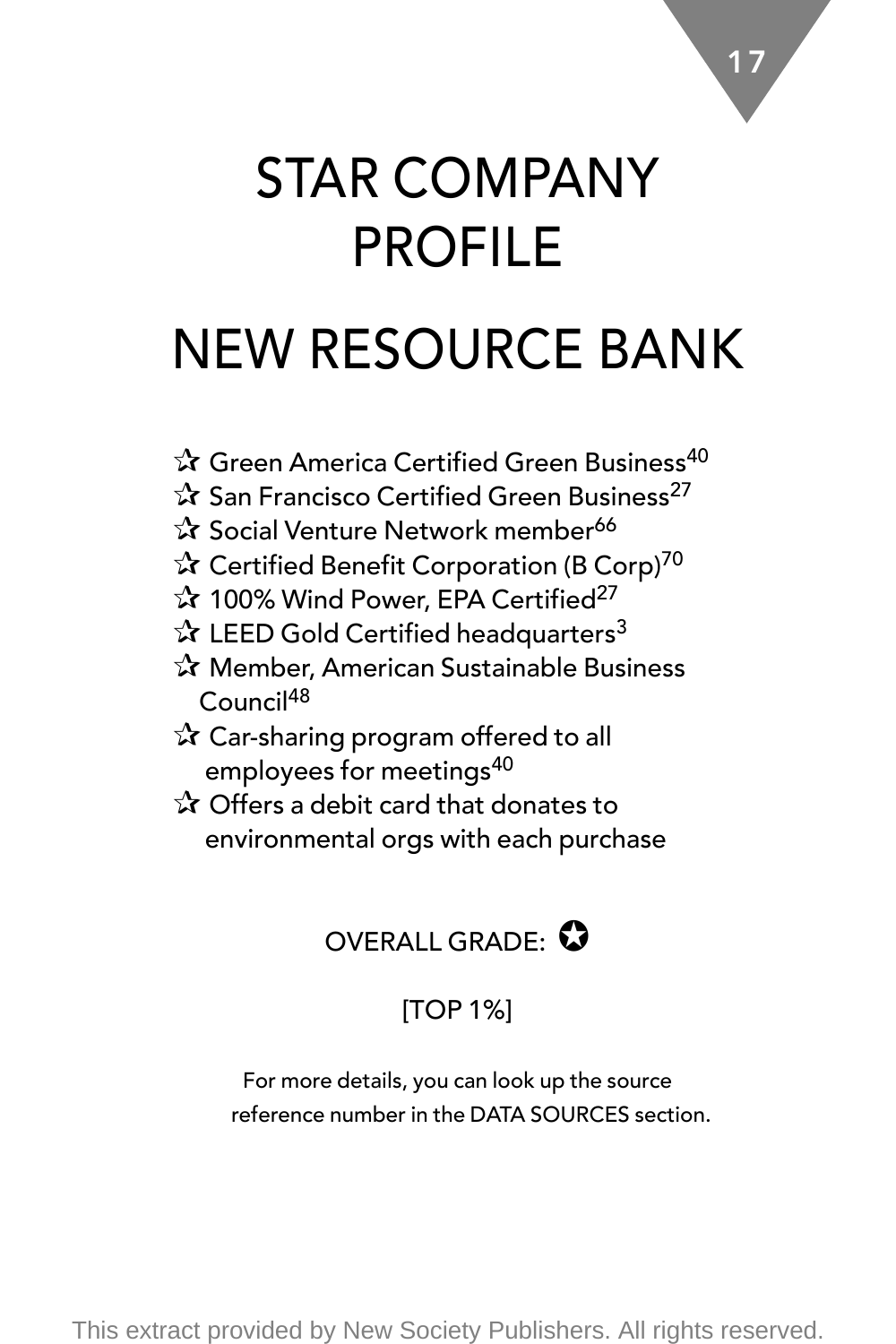# 'A' COMPANY PROFILE CLIF BAR

- ✰ Green Cross Environmental Leader Award41
- ✰ EPA Green Power Award Winner, 3 years70
- ✰ GAM certified Green Business40
- ✰ 100% Green Power Purchaser70
- ✰ Affiliate, Social Accountability International65
- ✰ Member, 1% For The Planet1
- ✰ Member, Social Venture Network66
- ✰ Member, Ceres Coalition Companies15
- ✰ Rated 72/100 for Climate Commitment19
- ✰ Business Ethics Award Winner8

 $\bigcirc$  Mid-level organic label integrity<sup>21</sup>

### OVERALL GRADE: A

### [TOP 15%]

For more details, you can look up the source reference numbers in the DATA SOURCES section.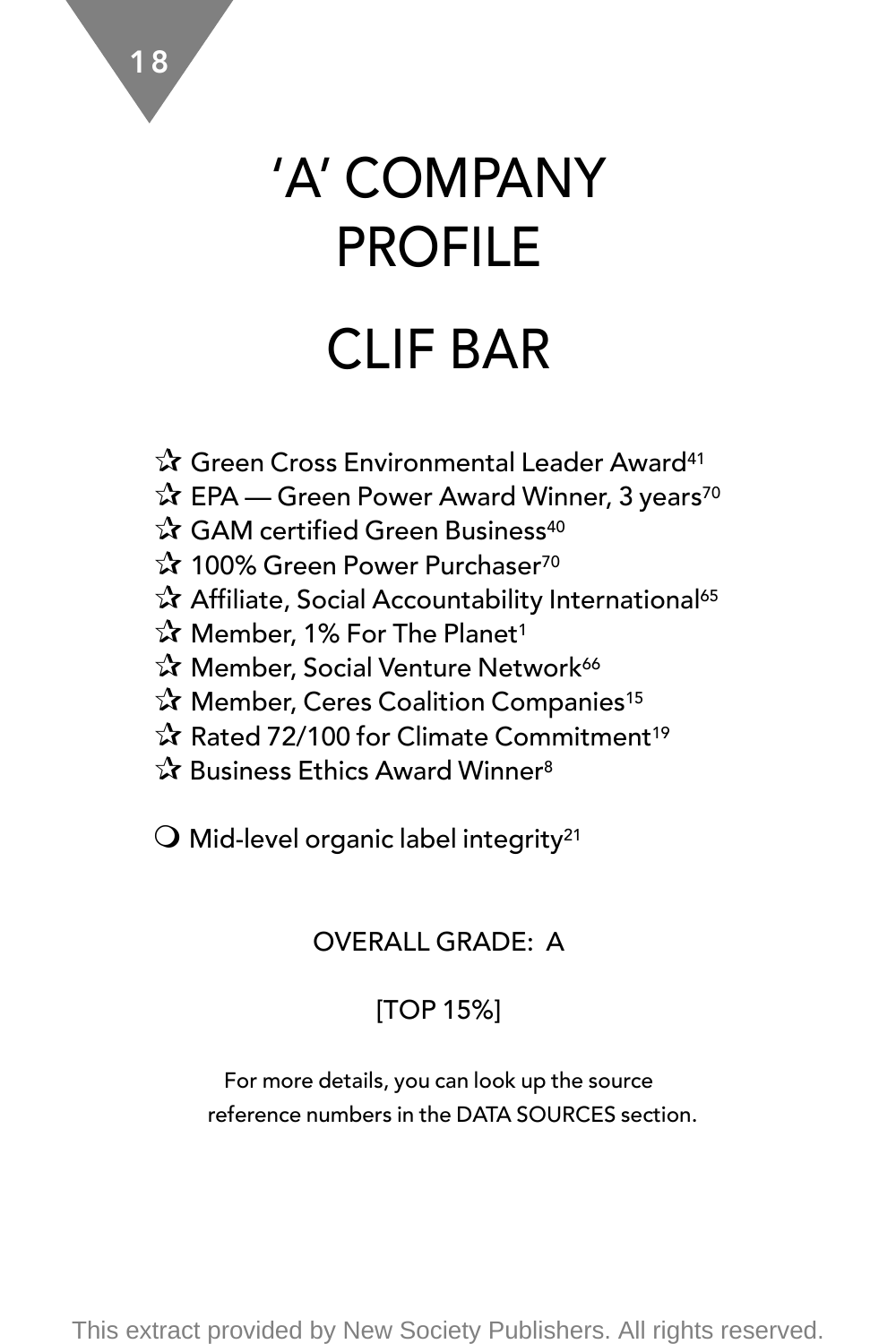# 'B' COMPANY PROFILE STAPLES

- ✰ EPA 100% Green Power Purchaser70 ✰ Green Power Award Winner, 6 years70 ✰ LGBTQ Equality Index Score of 93/10046 ✰ 'B' for the social & environmental impacts of their paper supply process<sup>36</sup>
- O CERES Climate Change Score 43/100<sup>15</sup>  $\bigcirc$  Former target of AFL-CIO boycott<sup>73</sup>
- $\frac{1}{2}$  \$1 million in campaign contributions<sup>12</sup>
- \$2 million paid to political lobbyists<sup>12</sup>

### OVERALL GRADE: B

### [TOP 33%]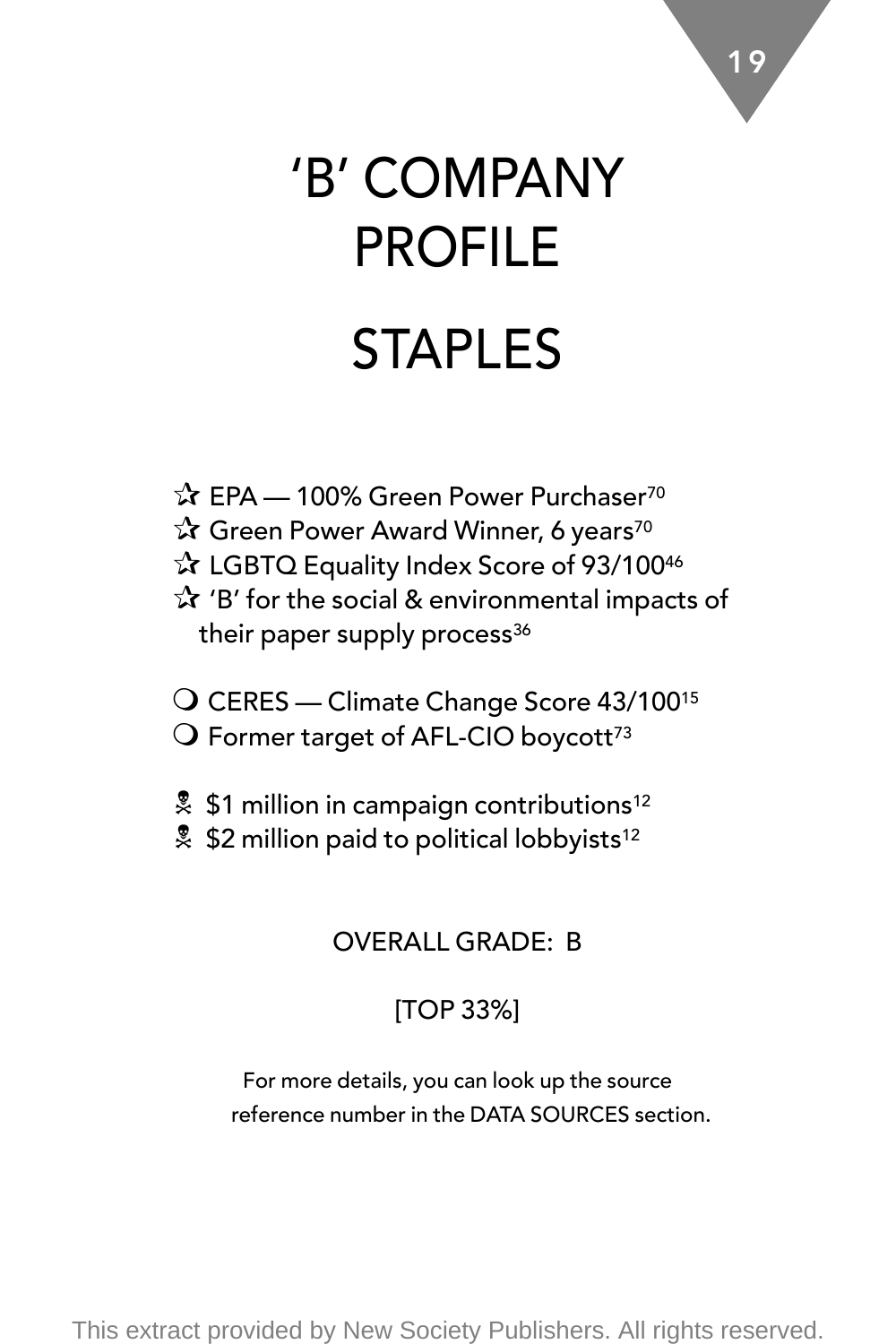# 'C' COMPANY PROFILE GENERAL MILLS

- ✰ EPA 100% Green Power Purchaser70
- ✰ Member, Fair Trade USA34
- ✰ Affiliate, Social Accountability International65
- ✰ LGBTQ Equality Index Score of 100/10046
- $\bigcirc$  Rated 'C' for overall social responsibility<sup>61</sup>
- $\Omega$  Rated 62/100 for Climate Commitment<sup>19</sup>
- $\mathsf{Q}$  'B-' for marketing junk food to children<sup>13</sup>
- & Rated 40/100 social/environmental impacts<sup>56</sup>
- $\stackrel{\bullet}{\bullet}$  Rated 'D' for plastic packaging pollution<sup>4</sup>
- Rated 22/100 for Climate Responsibility<sup>15</sup>
- $\frac{1}{2}$  Low ratings for organic label integrity<sup>21</sup>

### OVERALL GRADE: C

### [MIDDLE 33%]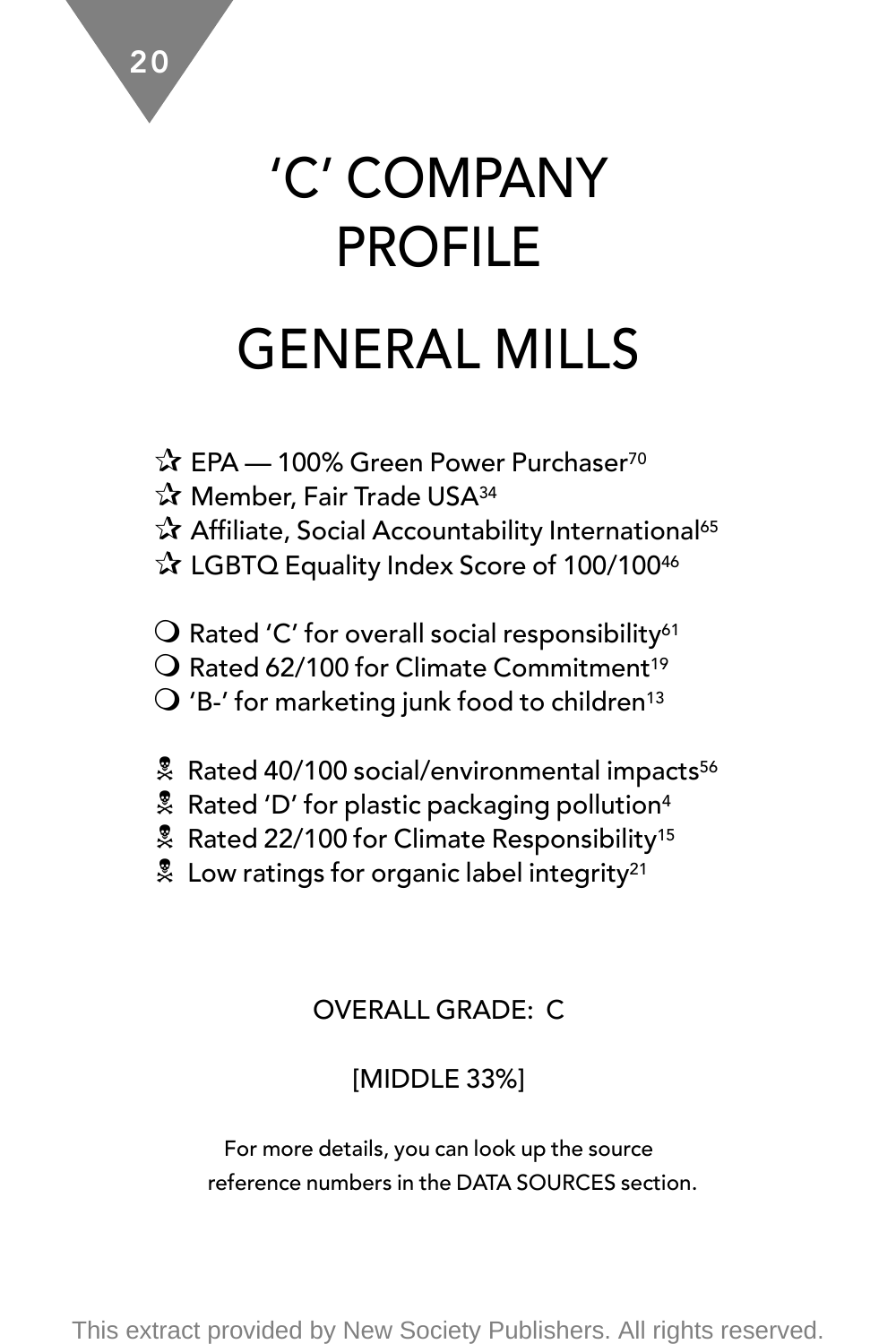# 'D' COMPANY PROFILE SONY

- ✰ Rated 82/100 Sourcing of Conflict Minerals70 ✰ LGBTQ Equality Index Score of 90/10046 ✰ Rated 85/100 for Climate Commitment19
- $\bigcirc$  Rated 'C' for labor in electronics industry<sup>15</sup>  $\Omega$  Rated 'C' for use of intl forced labor<sup>73</sup>
- 
- $\frac{1}{2}$  Rated 'F' for overall social responsibility<sup>61</sup>
- \$10 million in campaign contributions<sup>12</sup>
- $$54$  million paid to political lobbyists<sup>12</sup>
- N Former member of ALEC, a shadowy pro-corporate, Washington lobbying group<sup>78</sup>
- $\frac{1}{2}$  'F' for marketing junk food to children<sup>13</sup>
- $\stackrel{\bullet}{\sim}$  Rated 'D+' for eco-responsibility in industry<sup>44</sup>

#### OVERALL GRADE: D

### [BOTTOM 33%]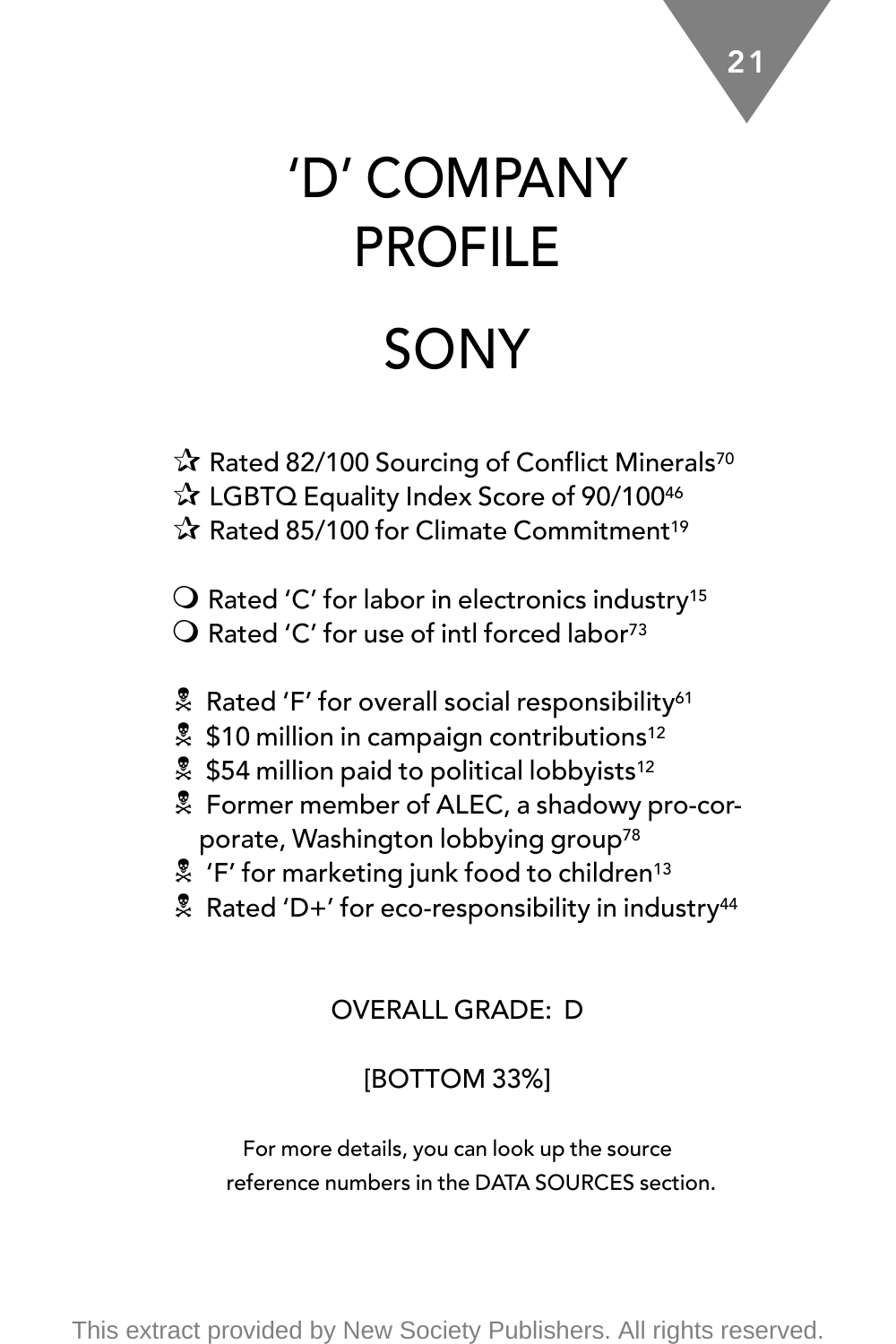# 'F' COMPANY PROFILE FACEBOOK

22

- **2** 33/100 on climate change actions taken<sup>19</sup>
- \$5.8 million in fines paid for legal violations of privacy, discrimination, campaign finance<sup>77</sup>
- \$17 million in campaign contributions<sup>12</sup>
- $\frac{1}{2}$  \$115 million paid to political lobbyists<sup>12</sup>
- **#53 in Top 100 List of Most Overpaid CEOs4**
- N Former member of ALEC, a shadowy pro-corporate, Washington lobbying group78
- $\frac{1}{2}$  'D' for clean energy transparency<sup>44</sup>
- **A** Named "monopoly" by FTC for long-term anti-competitive practices in social media79
- $\frac{1}{2}$  Internal memos reveal company knows that it is harming children and democracy<sup>80</sup>
- **WE US Justice Dept suit worker discrimina**tion81

### OVERALL GRADE: F

### [BOTTOM 15%]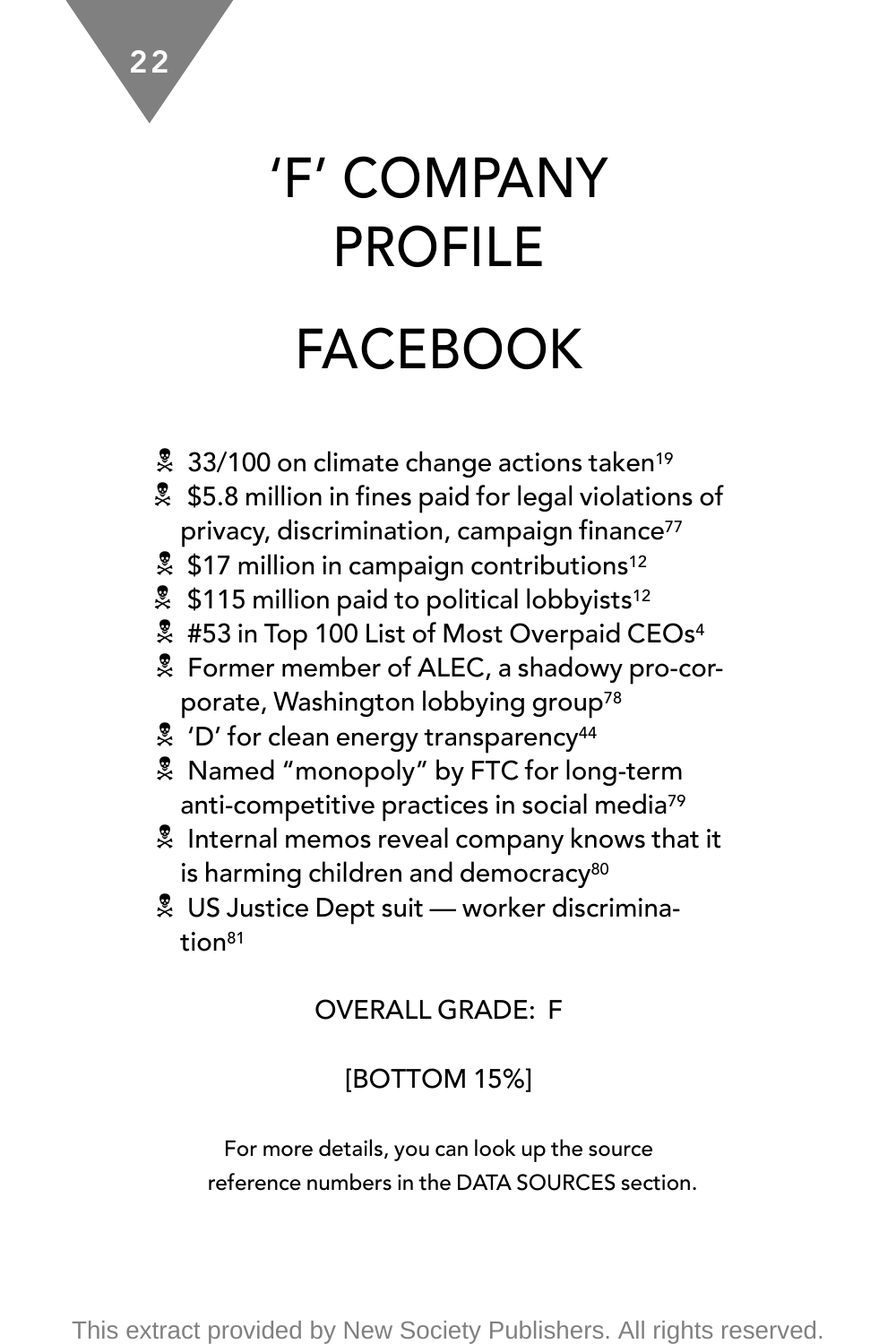# 'X' COMPANY PROFILE KOCH INDUSTRIES

- $*$  #14 of Toxic 100 Water Polluters<sup>58</sup>
- $$$ #23 of Toxic 100 Greenhouse Gas Polluters<sup>58</sup>
- $\frac{1}{24}$  #24 of Toxic 100 Air Polluters<sup>58</sup>
- **E** Founding member of shadowy American Legislative Exchange Council (ALEC)78
- **& US Justice Dept imposes largest fines in** history for over 300 oil spills<sup>81</sup>
- $$67$  million in campaign contributions<sup>12</sup>
- \$166 million paid to political lobbyists<sup>12</sup>
- \$\$929 million in fines paid for violations of environmental, workplace safety, health, price-fixing, and consumer-protection laws<sup>77</sup>
- **E** One of 12 major companies blocking climate change legislation<sup>44</sup>

### OVERALL GRADE: X

### [BOTTOM 1%]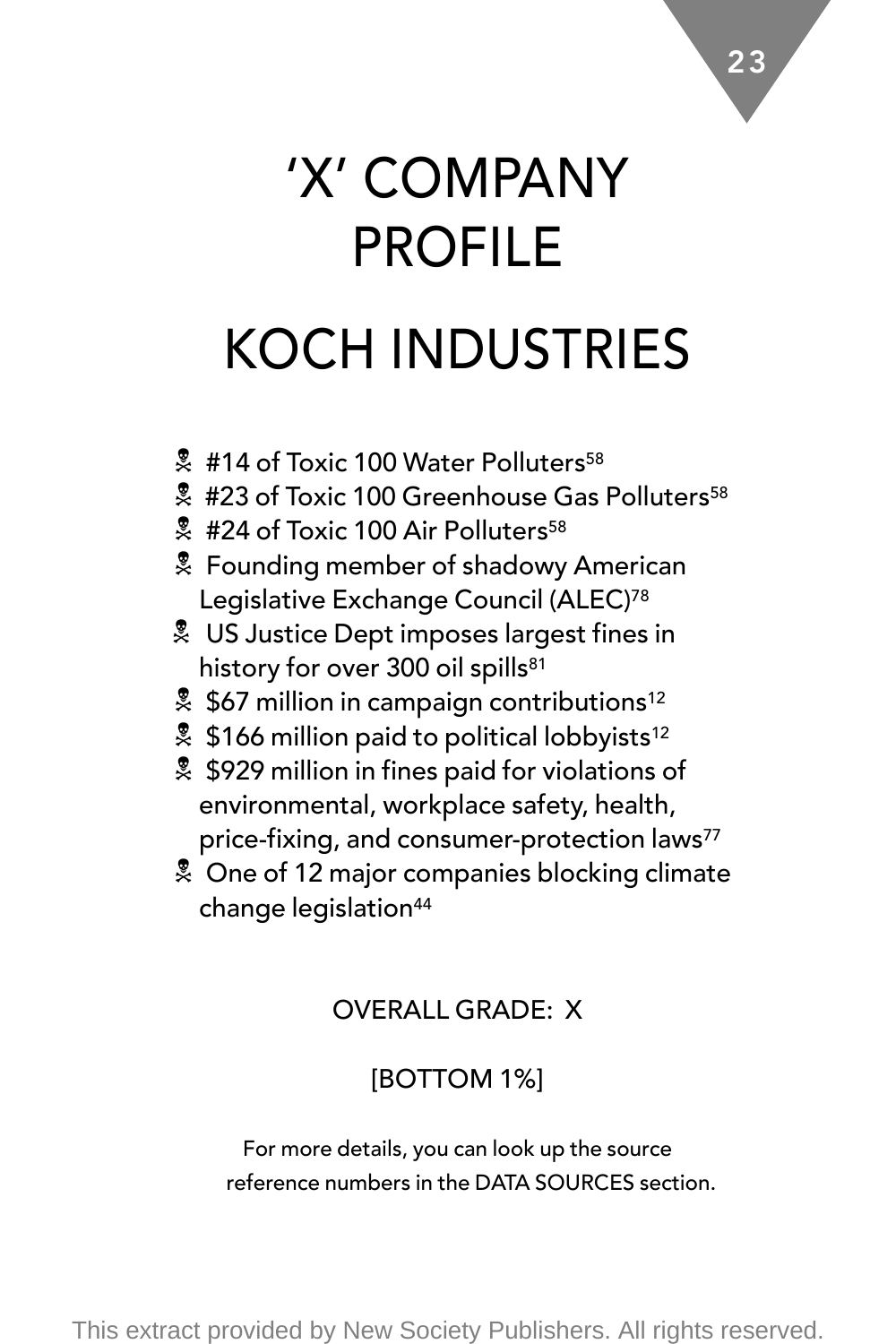# THE 20 BEST LIST

1. GUAYAKI

2. ALTER ECO

3. SEVENTH GENERATION

4. PATAGONIA

5. NEW BELGIUM BREWING

6. ORGANIC VALLEY

7. NEW LEAF PAPER

8. METHOD

9. AMALGAMATED BANK

10. EQUAL EXCHANGE

11. NUMI TEA

12. DR. BRONNER'S

13. BETTER WORLD CLUB

14. GROUNDS FOR CHANGE

15. PRESERVE

16. NUTIVA

17. ECOVER

18. KLEAN KANTEEN

19. EO BODY CARE

20. NATURE'S PATH

Rankings are based on overall social and environmental records.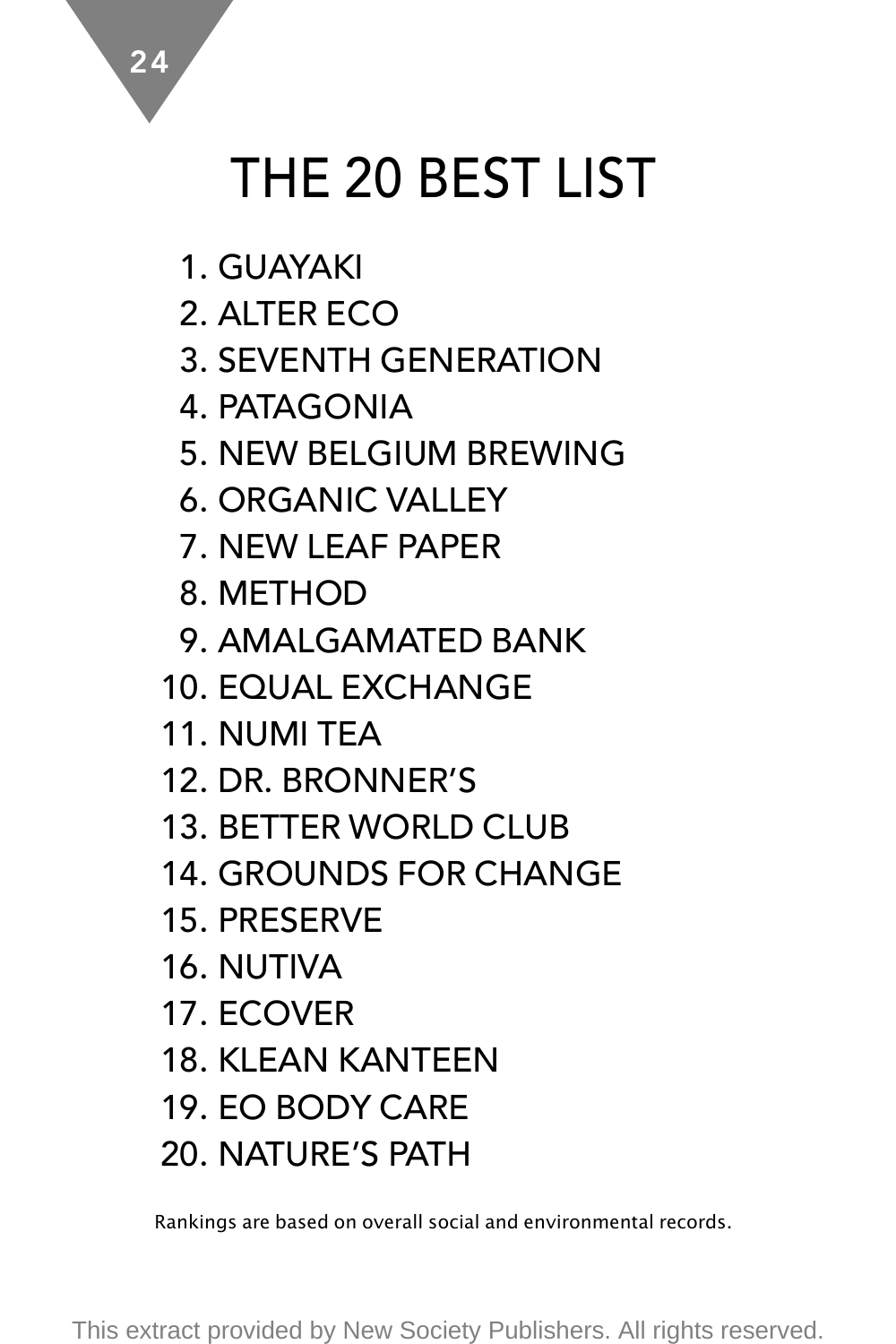# THE 20 WORST LIST

- 1. EXXON-MOBIL
- 2. KRAFT
- 3. WALMART
- 4. CHEVRON-TEXACO
- 5. GENERAL ELECTRIC
- 6. GENERAL MOTORS
- 7. PFIZER
- 8. DOW CHEMICAL
- 9. KOCH INDUSTRIES
- 10. CITIBANK
- 11. NESTLÉ
- 12. BP
- 13. AT&T
- 14. SHELL
- 15. BOEING
- 16. CONOCOPHILLIPS
- 17. VERIZON
- 18. ABBOTT LABORATORIES
- 19. DUKE ENERGY
- 20. MONSANTO

Rankings are based on overall social and environmental records.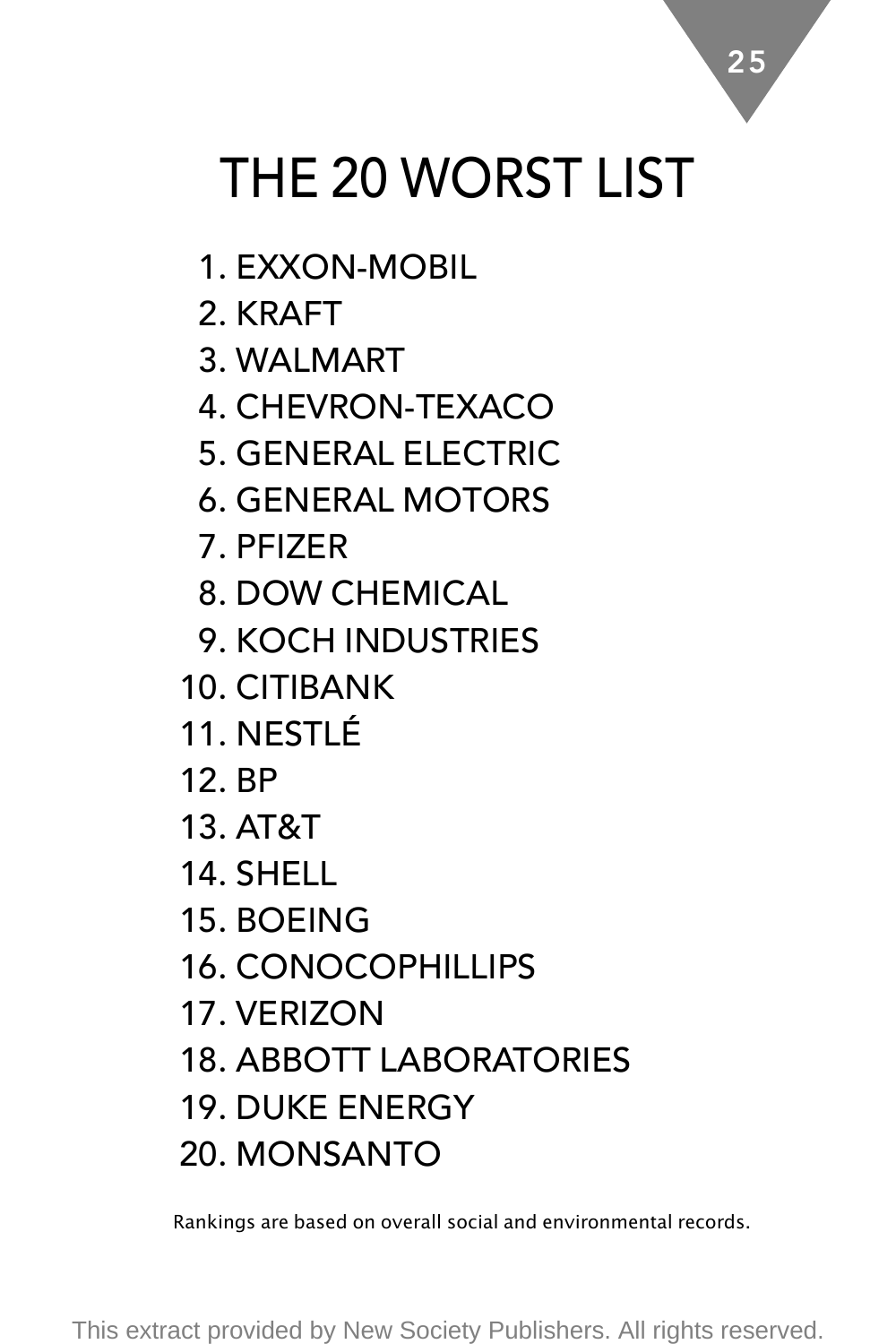## THE TOP 10 CLIMATE ACTIONS

1. REDUCE ALL GAS/OIL USE

2. PLANT-BASED DIET

3. CONSERVE ELECTRICITY

- 4. VOTE EVERY YEAR
- 5. FLY LESS OFTEN
- 6. JOIN AN ECO-ORGANIZATION
- 7. INSTALL SOLAR PANELS
- 8. ELIMINATE PLASTICS
- 9. WEATHERIZE YOUR HOME
- 10. PRESSURE GOVT OFFICIALS

The above list includes 10 of the most effective ways you can help combat climate change. We'll ultimately need deep, systemic changes to be successful, but you can also become part of the solution right now while we all push for more substantive social change.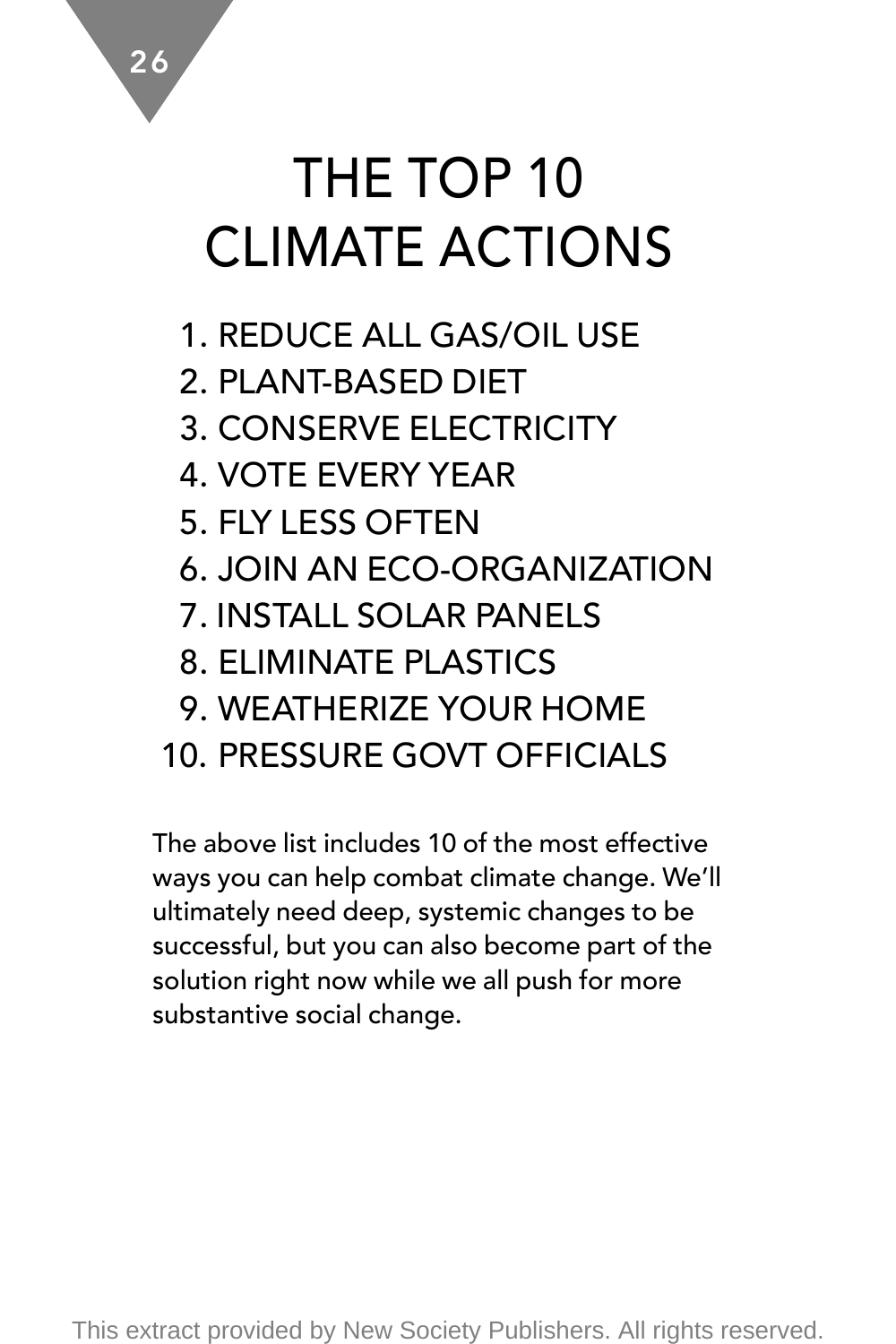# THE TOP 10 THINGS TO CHANGE

- 1. BANKS
- 2. GASOLINE
- 3. SUPERMARKETS
- 4. RETAIL STORES
- 5. CARS
- 6. SEAFOOD
- 7. CHOCOLATE
- 8. COFFEE / TEA
- 9. CREDIT CARDS
- 10. CLEANING PRODUCTS

If you want to begin with the changes that will make the most difference for people and the planet, start with these 10 things. They are listed in order of importance based on my own research into these industries.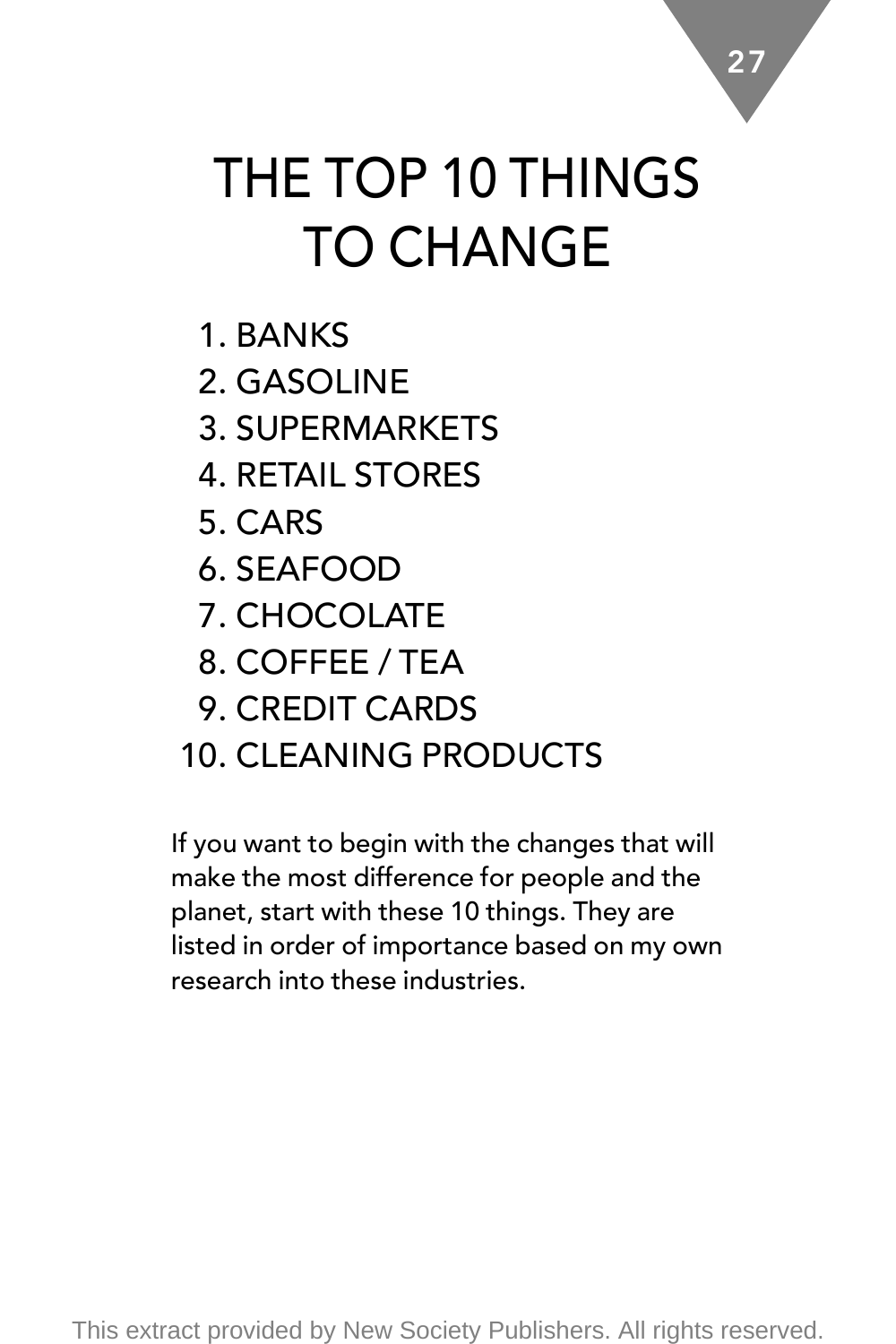### THE 10 BIGGEST SUCCESS STORIES

| <b>GRADE CHANGE</b>     | ′06 ▶ '22                          |
|-------------------------|------------------------------------|
| 1. EO BODY CARE         | $\mathrm{B}^+$ ) $\mathbf{\Omega}$ |
| 2. GREEN FOREST         | R DA                               |
| 3. SAN-J                | $C \rightarrow A$                  |
| 4. DANNON               | C ▶ B                              |
| 5. GAP CLOTHING         | $C^+ \triangleright B$             |
| <b>6. SOUTHWEST AIR</b> | $D^+ \triangleright B$             |
| 7. METHOD               | । Ω<br>**                          |
| 8. PANGEA ORGANICS      | **<br>∙ А                          |
| 9. ECO LIPS             | **<br>63                           |
| 10. CHIPOTLE            | **                                 |
|                         |                                    |

The above list includes the six companies that, as of early 2022, have shown the most improvement since the first edition of the book was released, as well as four companies that weren't listed in the original edition (noted by \*\*). Every one of these companies is a demonstration of what a deep commitment to a better world can achieve given enough time and effort.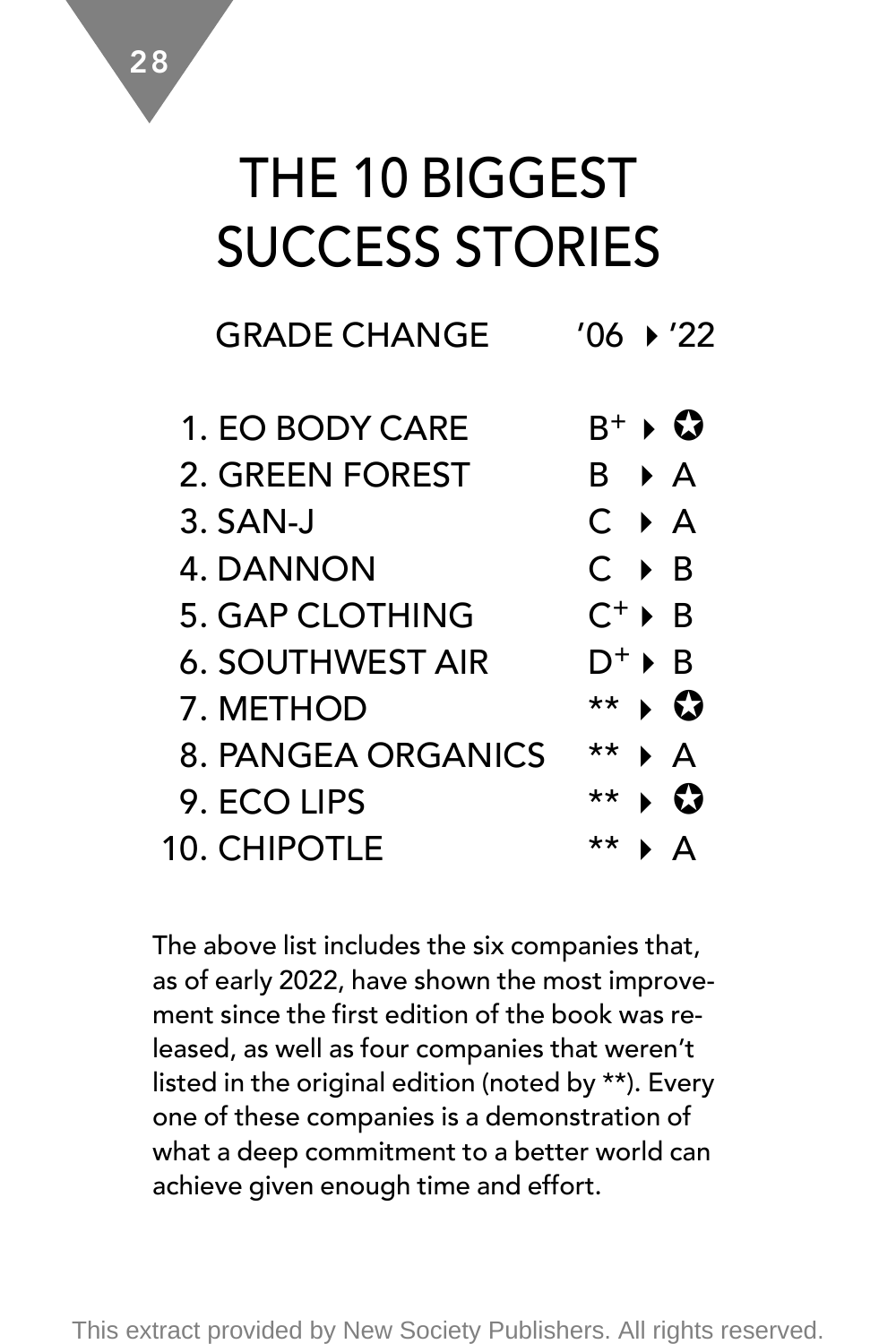### THE 10 BIGGEST DISAPPOINTMENTS

| <b>GRADE CHANGE</b> | ′06 ▶ ′22                              |
|---------------------|----------------------------------------|
| 1. BURT'S BEES      | $A^ \rightarrow$ C                     |
| 2. BP               | $A^ \rightarrow$ $X$                   |
| 3. PEPSI            | B ▶<br>D                               |
| 4. FFDFX            | R ▶<br>D                               |
| 5. CADBURY          | $\mathsf{B}^-\blacktriangleright$<br>D |
| 6. GERBER           | $C^+$ $\rightarrow X$                  |
| 7. KELLOGG'S        | $C^+$ $\blacktriangleright$<br>D       |
| 8. UNILEVER         | $C \rightarrow$<br>D                   |
| 9. PROCTER & GAMBLE | $C \rightarrow$<br>- F                 |
| 10. BANK OF AMERICA | C÷                                     |

The above list includes the 10 companies that, as of early 2022, have fallen from the top of their respective industries to the middle, or worse, from the middle to the very bottom. It is essential that we, as consumers, send a clear message that we will no longer reward companies for this kind of irresponsible behavior.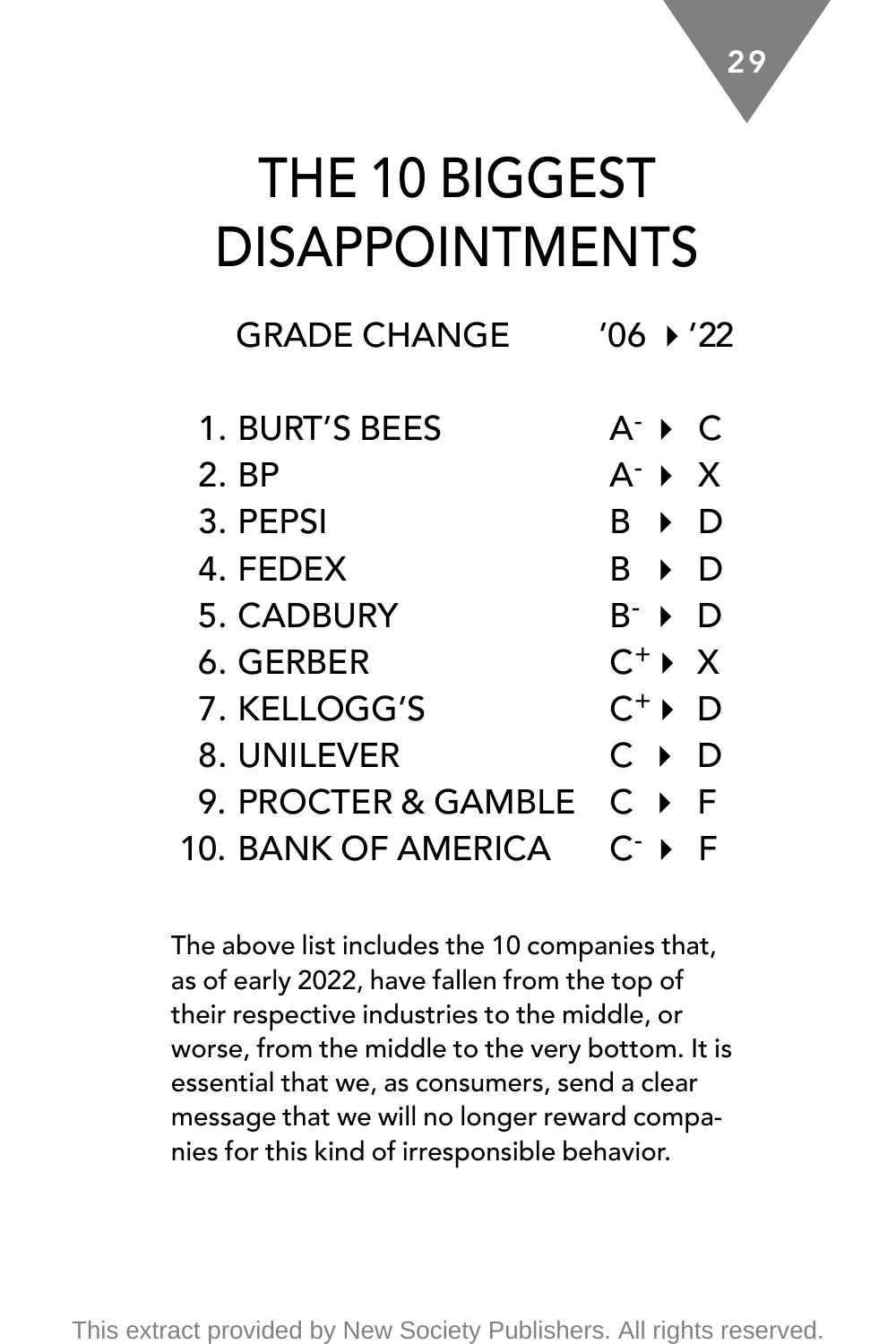### THE TOP 10 BAILOUT LIST

| $1.$ AIG                 | 70 |
|--------------------------|----|
| 2. CITIBANK              | 50 |
| 3. BANK OF AMERICA       | 45 |
| 4. GENERAL MOTORS        | 31 |
| 5. J.P. MORGAN           | 25 |
| 6. WELLS FARGO           | 25 |
| 7. CHRYSLER              | 12 |
| 8. MORGAN STANLEY        | 10 |
| 9. GOLDMAN SACHS         | 10 |
| <b>10. PNC FINANCIAL</b> | 8  |

We are quickly learning that unless we, as consumers, can keep companies responsible in the marketplace, we may end up paying for their irresponsible behavior with our own taxpayer dollars.

The above list includes the 10 companies that, by mid-2009, had received the most bailout money from the US taxpayers. The figures on the right represent how much we have spent, in billions, bailing these companies out.<sup>54</sup>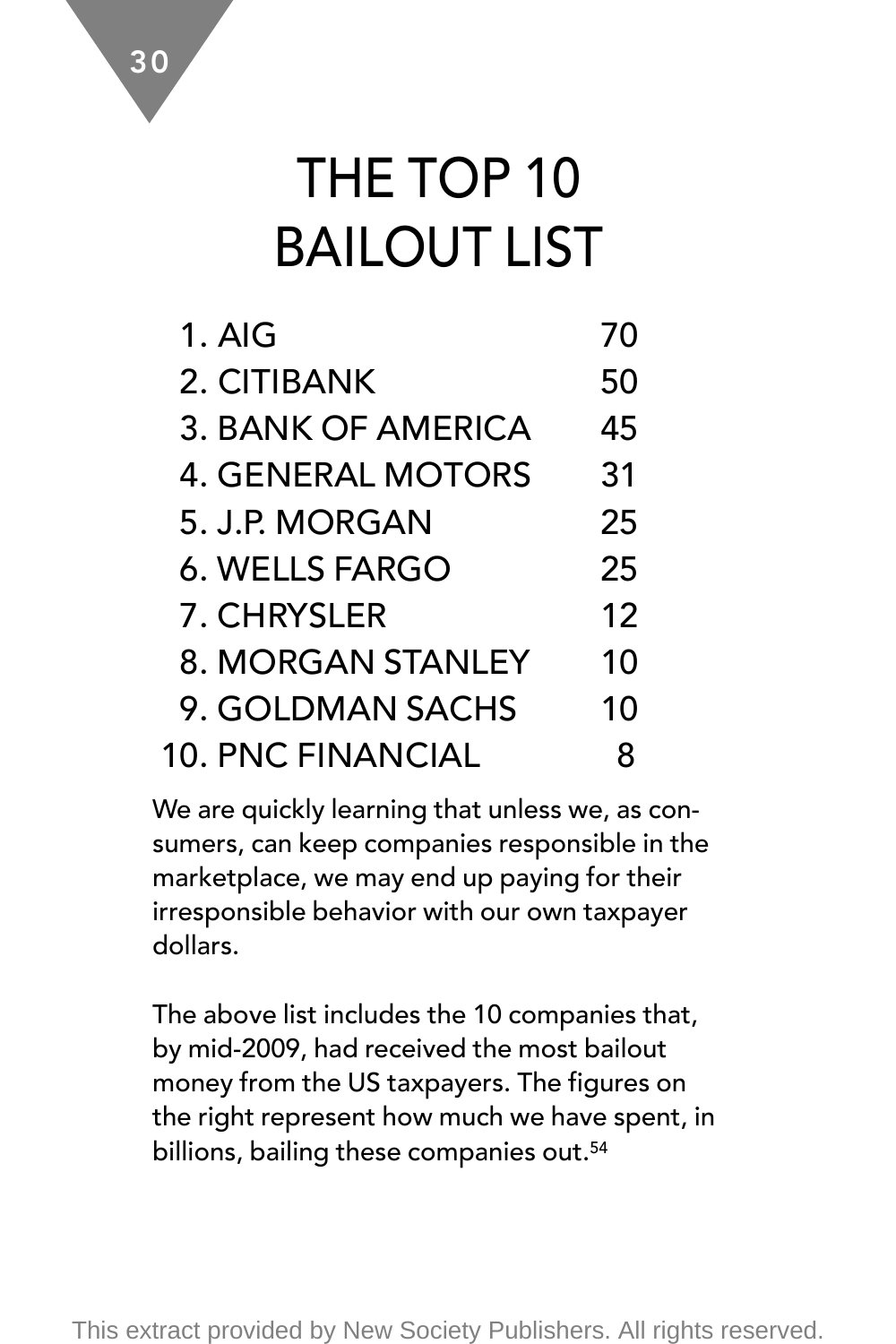### THE TOP 10 LOBBYIST LIST

| 1. BLUE CROSS/SHIELD | 416 |
|----------------------|-----|
| 2. AT&T              | 395 |
| 3. GENERAL ELECTRIC  | 374 |
| 4. KRAFT             | 331 |
| 5. VERIZON           | 295 |
| 6. EXXON MOBIL       | 289 |
| 7. COMCAST           | 234 |
| 8. PFIZER            | 221 |
| 9. GENERAL MOTORS    | 212 |
| 10. MICROSOFT        | 193 |

It's important to understand that we are not the only ones learning to turn our dollars into votes. These are some of the loudest economic voices in Washington.

The above list includes 10 companies currently spending some of the largest amounts of money on Washington lobbyists to influence the democratic process in ways that serve their own interests. The figures on the right represent how much they have spent, in millions, over the past twenty-four years.12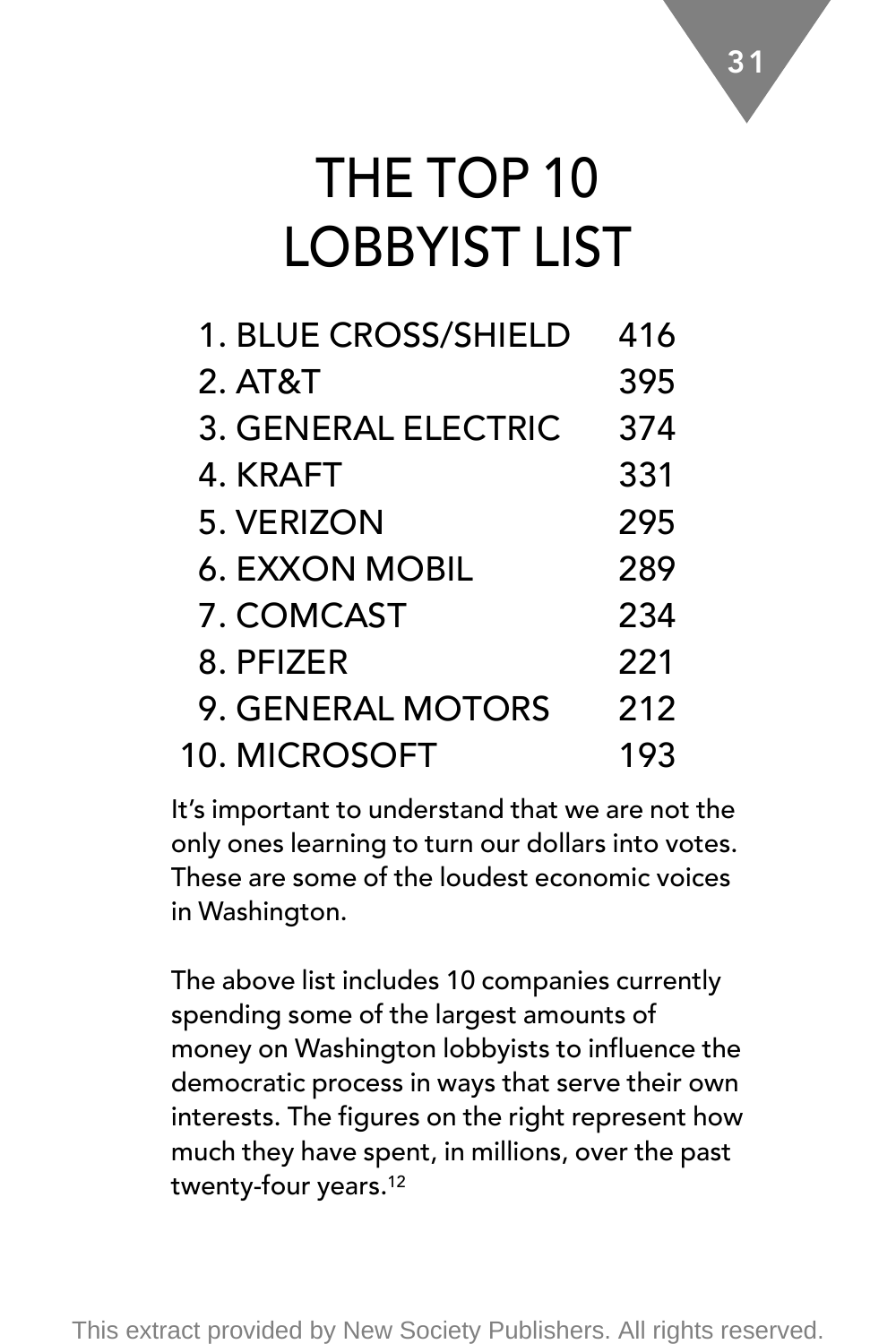### WHO OWNS WHO?

| 1. WHOLE FOODS            | AMAZON          |
|---------------------------|-----------------|
| 2. SEVENTH GEN            | <b>UNILEVER</b> |
| 3. BURT'S BEES            | <b>CLOROX</b>   |
| 4. TOM'S OF MAINE COLGATE |                 |
| 5. STONYFIELD             | DANONF          |
| 6. BEN & JERRY'S          | UNILEVER        |
| 7. AVEDA                  | L'OREAL         |
| 8. NEW CHAPTER            | P & G           |
| 9. HONEST TEA             | COCA-COLA       |
| 10. ANNIF'S               | GEN MILLS       |

The above list includes the 10 companies that people are most surprised to find out are owned by larger companies that don't always share the values of the former.

Don't assume, however, that these companies are no longer socially and environmentally responible. According to the data, many of them have maintained most or all of their social and environmental responsibility.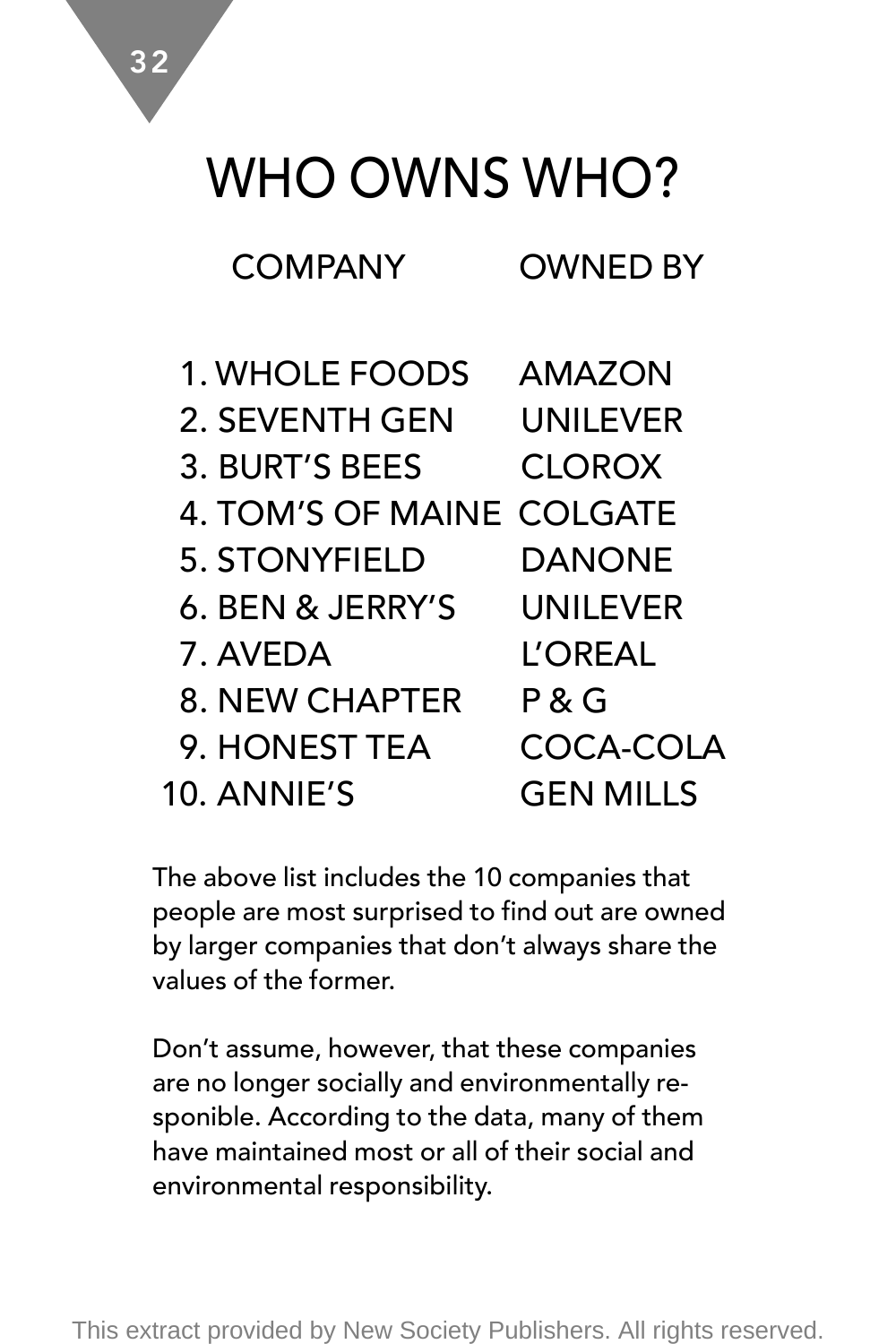# INDEPENDENTLY **OWNED**

- 1. CLIF
- 2. DR. BRONNER'S
- 3. ALTER ECO
- 4. EQUAL EXCHANGE
- 5. ORGANIC VALLEY
- 6. PATAGONIA
- 7. KLEAN KANTEEN
- 8. NATURE'S PATH
- 9. EDEN FOODS
- 10 CHIPOTI F

The above list includes 10 companies that have yet to be purchased by larger multinational corporations with unknown intentions. While our financial system currently incentivizes purchasing smaller companies as an effective "growth strategy," the results are not always best for consumers or citizens.

These 10 companies could "cash out" at any point, but for now, they are holding on to their independence despite the odds.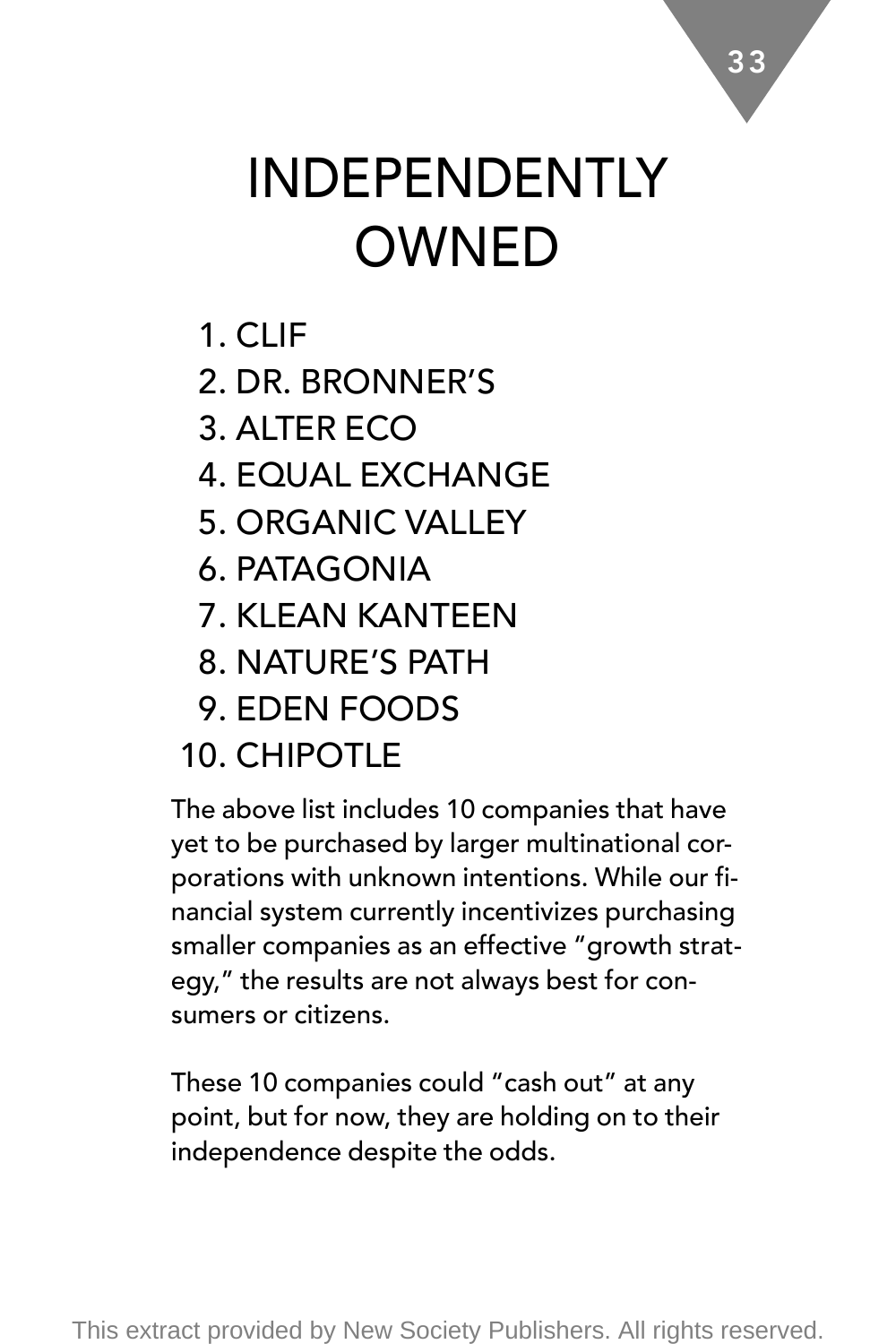### THE NEWS

It's become clear that how we consume our daily news may be as important, if not more important, as what we purchase at the supermarket, department store, or online.

I have applied the same data-driven approach that underpins the research for the products and services in these guides for the past 15 years and adapted it to rate news sources based on: reliability, integrity, neutrality, independence, transparency, and fact-based reporting.

I've organized the results into three charts: center, left, and right. Use these charts to help your friends, your family, and yourself find more thoughtful sources of news. Whether you lean left, right, or neutral, there are better and worse sources of news to consume.

Improve your media diet the way you might improve the nutritional value of the food you eat, slowy and methodically, with a lot of forgiveness built in. Try and rely on sources rated 'B' or better. It's OK to dip into 'C' and 'D' sources every now and then, but avoid 'F' and 'X' sources if at all possible. Lists within grade ranges are organized alphabetically.

For more details, you can download Media Glass, the smartphone app for iOS and Android.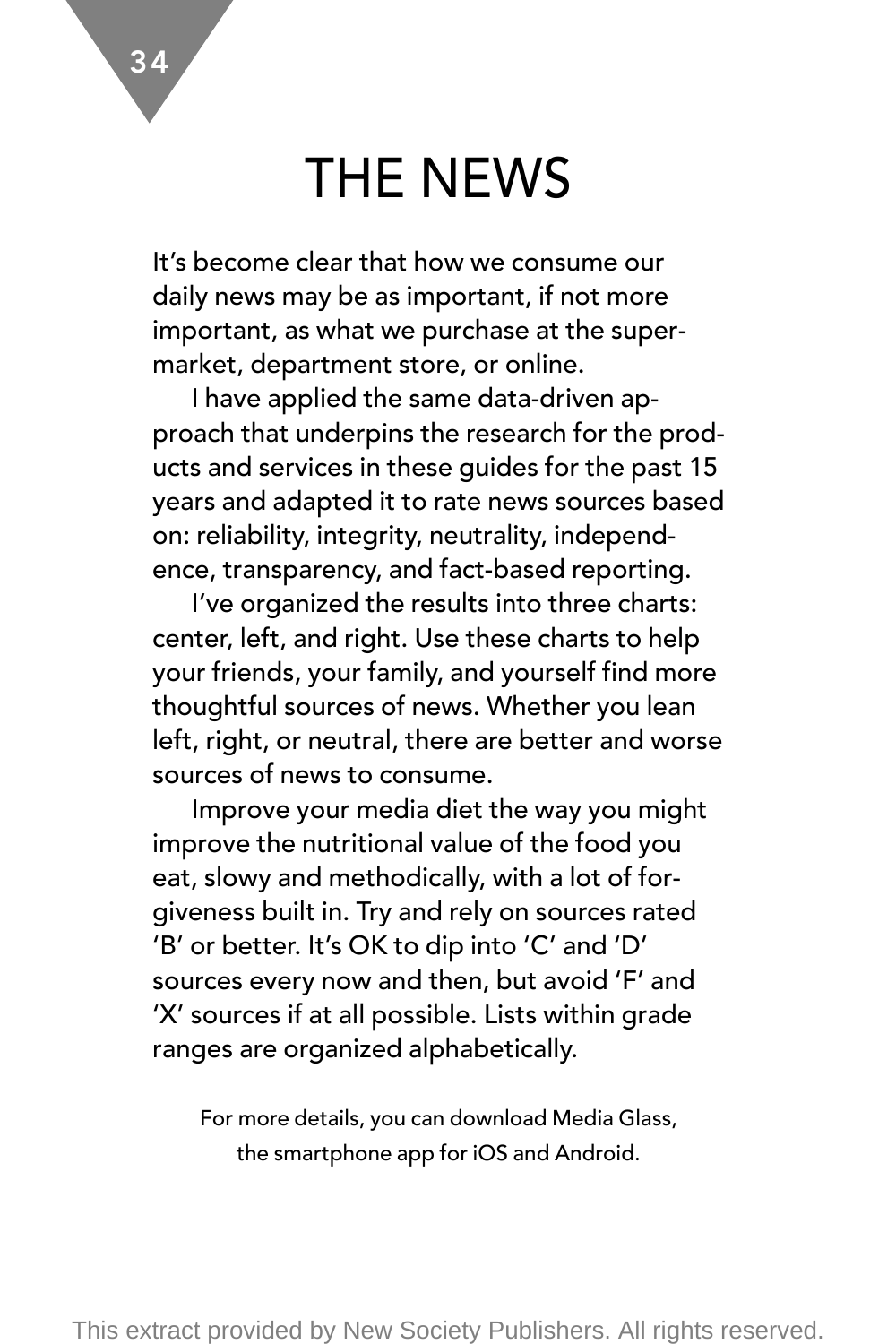# NEWS - CENTER

|                         | AP, CSPAN, Financial Times, New York<br>Times, NPR, PBS, Politico, Reuters                                                                                                                                                                                                                                                                                                                                                                        |
|-------------------------|---------------------------------------------------------------------------------------------------------------------------------------------------------------------------------------------------------------------------------------------------------------------------------------------------------------------------------------------------------------------------------------------------------------------------------------------------|
|                         | ABC, Al Jazeera, The Atlantic, AXIOS, BBC,<br>Bloomberg, CBS, CDC, Chicago Sun Times,<br>Chicago Tribune, Christian Science Monitor,<br>Consumer Reports, The Conversation, Fact<br>Check, FiveThirtyEight, Gallup, Guardian,<br>IJR, LA Times, National Geographic, NBC,<br>Newsday, Newsy, Daily News, Politifact,<br>PRI, ProPublica, Quartz, Reason, The<br>Skimm, TIME, USA Today, Wall St Journal,<br>Washington Post, Weather Channel, WHO |
| В                       | Boston Globe, Boston Herald, CNET,<br>Globe & Mail, Google News, LA Daily<br>News, Miami Herald, Newsweek, OZY,<br>Philadelphia Inquirer, SF Chronicle, Snopes,<br>US News & World, Wikipedia, Yahoo News                                                                                                                                                                                                                                         |
| $\overline{\mathsf{C}}$ | Buzzfeed, CNN, Forbes, The Observer<br>(UK), Orange County Register, TMZ                                                                                                                                                                                                                                                                                                                                                                          |
| $\Box$                  | Daily Mail, Washington Times                                                                                                                                                                                                                                                                                                                                                                                                                      |
| F                       |                                                                                                                                                                                                                                                                                                                                                                                                                                                   |
|                         |                                                                                                                                                                                                                                                                                                                                                                                                                                                   |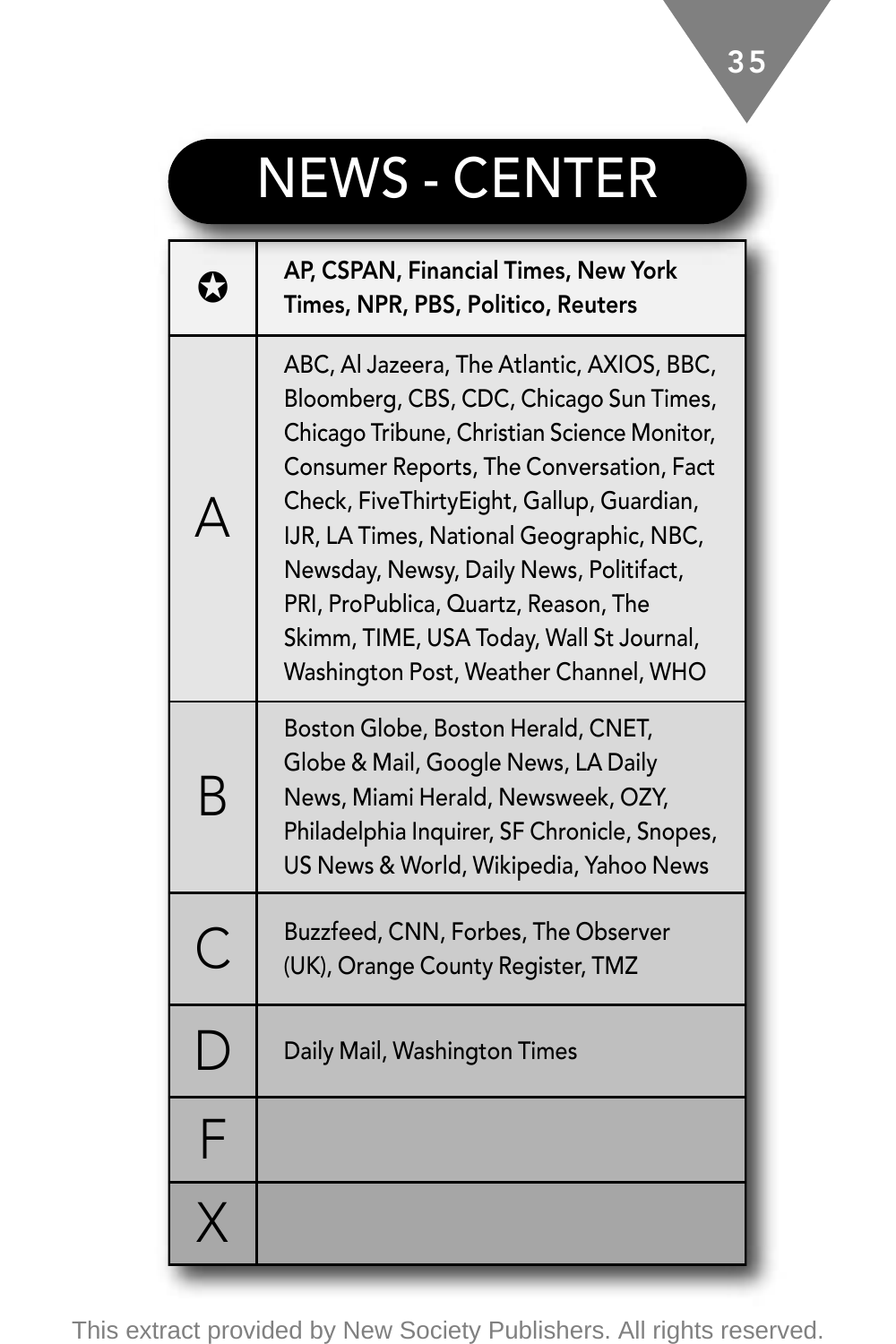# NEWS - LEFT

| Ω |                                                                                                                                                                                                                                           |
|---|-------------------------------------------------------------------------------------------------------------------------------------------------------------------------------------------------------------------------------------------|
|   | Al Jazeera, The Atlantic, Chicago Sun<br>Times, Common Dreams, Guardian,<br>Houston Chronicle, The Independent, LA<br>Times, NY Daily News, New Yorker,<br>Newsday, ProPublica, The Root, The Skimm                                       |
| B | CNET, Daily Beast, Democracy Now,<br>Google News, Huffpost, Miami Herald,<br>Mother Jones, The Nation, New Republic,<br>Newsweek, OZY, The Progressive, Rolling<br>Stone, Salon, SF Chronicle, Slate, The<br>Verge, VICE, Vox, Yahoo News |
| С | Buzzfeed, CNN, Facebook News,<br>Mashable, MSNBC, MTV News, The<br>Observer (UK), TMZ, Washington Monthly                                                                                                                                 |
| D | Boing Boing, Care2, Counter Punch, Daily<br>Kos, Raw Story, Think Progress, TYT                                                                                                                                                           |
| F | Democratice National Committee, Free<br>Speech TV, Palmer Report, Wonkette                                                                                                                                                                |
|   | <b>Occupy Democrats</b>                                                                                                                                                                                                                   |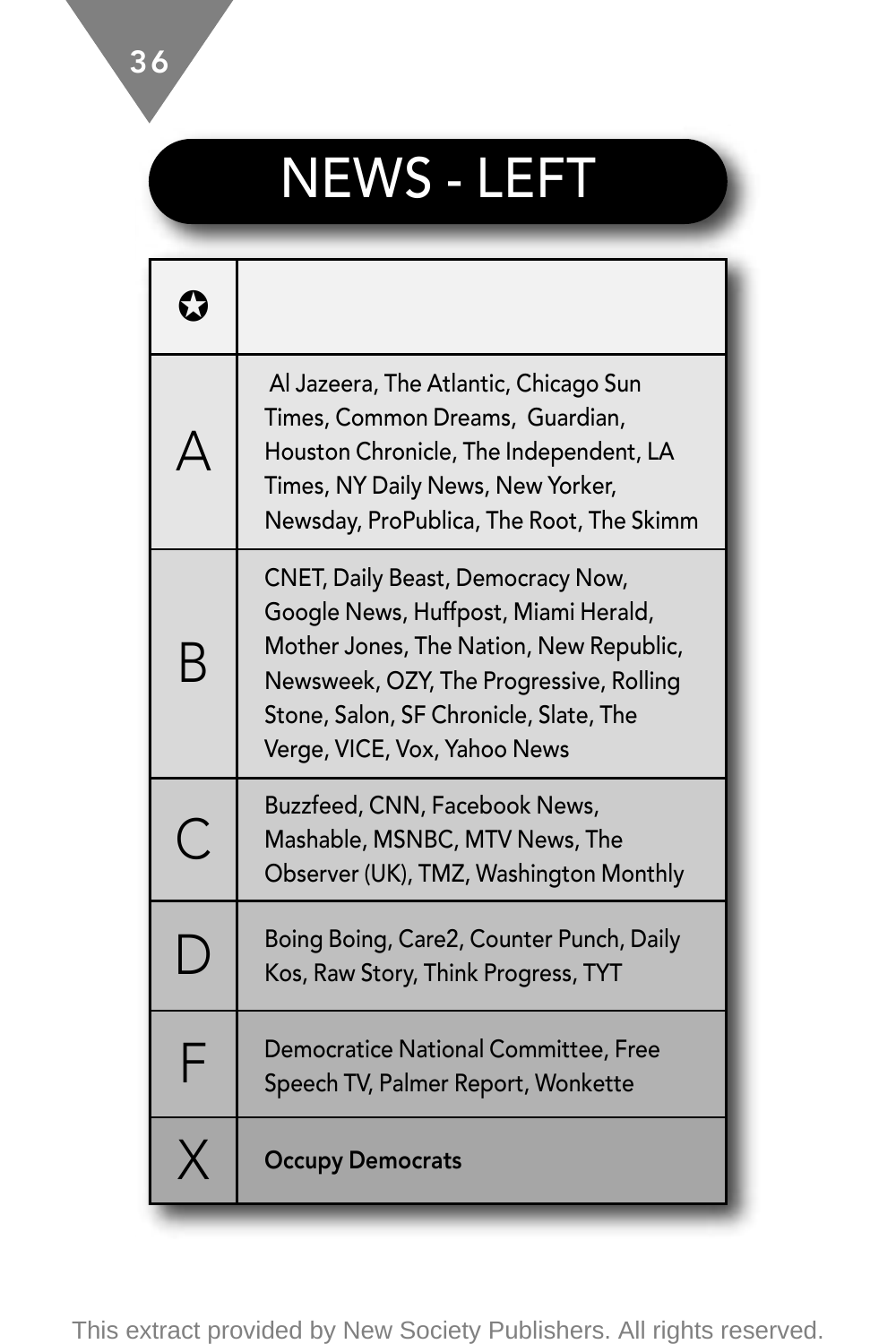# NEWS - RIGHT

| Ω                       |                                                                                                                                                                  |
|-------------------------|------------------------------------------------------------------------------------------------------------------------------------------------------------------|
|                         | Christianity Today, Detroit News, Fiscal<br>Times, Fortune, Independent Journal<br>Review (IJR), Market Watch, Rasmussen<br>Reports, Reason, Wall Street Journal |
| B                       | Boston Herald, The Bulwark, Dallas<br>Morning News, The Dispatch, Globe &<br>Mail, LA Daily News, National Interest,<br>New York Observer, Weekly Standard       |
| $\widehat{\phantom{a}}$ | American Conservative, Commentary,<br>Independent Institute, Intellectual<br>Conservative, Libertarian Republic, Orange<br>County Register, Real Clear Politics  |
| ۲                       | Daily Mail, Daily Telegraph, National<br>Review, New York Post, Newsmax, Sinclair,<br>The Washington Times                                                       |
| F                       | The Blaze, Breitbart, OAN, FOX News, Red<br><b>State, Republican National Committee</b>                                                                          |
|                         | Conservative Tribune, Gateway Pundit,<br>Info Wars, News Punch, QAnon, WND                                                                                       |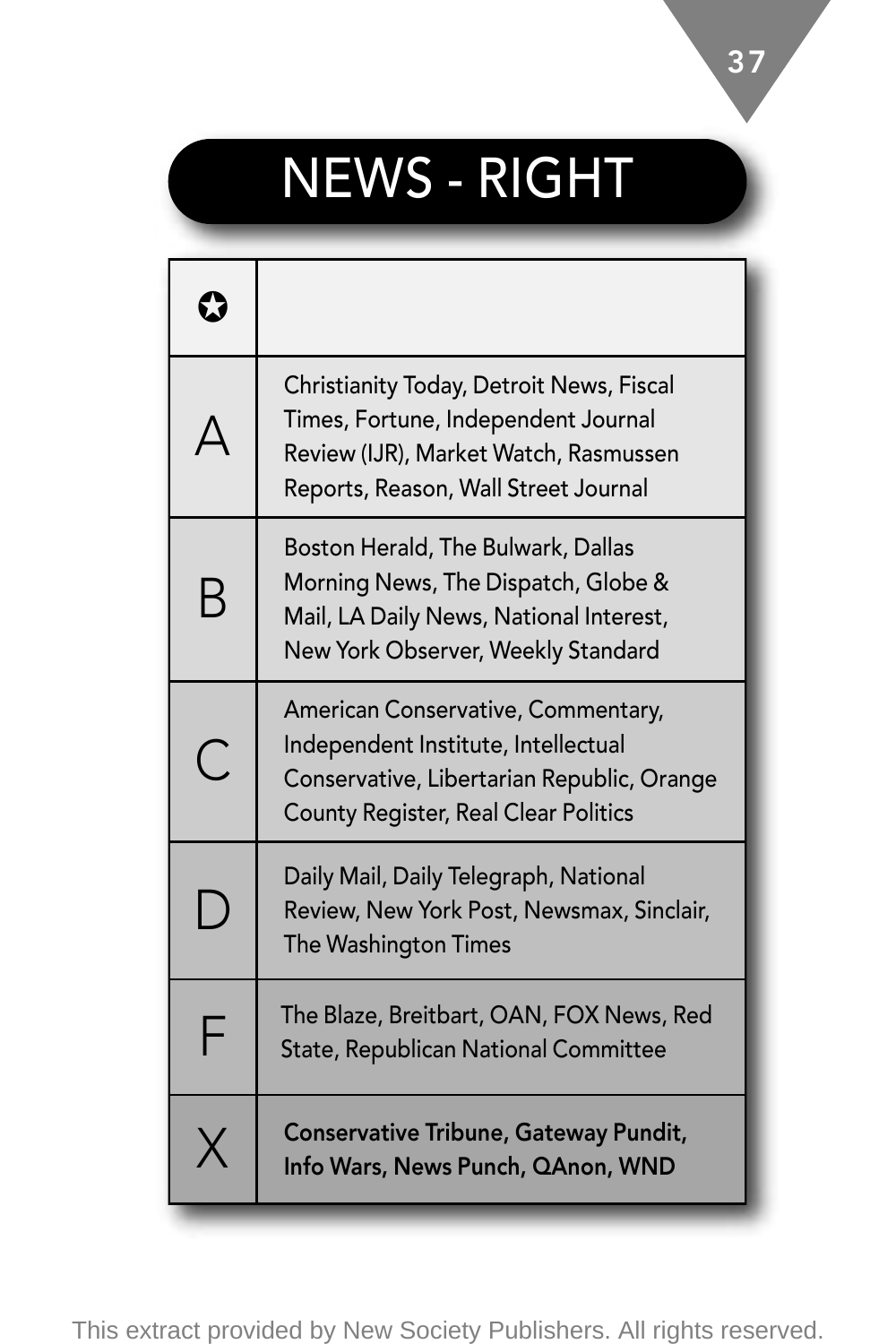## WHAT IF I CAN'T FIND A COMPANY?

While this guide is meant to be comprehensive, it is far from complete. You will likely encounter companies and brands on the shelves that don't show up in these pages. Here are a few simple guidelines that should help you:

If an unknown company's products are certified fair trade, you may assume that it falls into the A- range.

If an unknown company's products are certified organic, you may assume that it falls into the  $B+$  range.

If you don't know anything at all about a particular company or brand, assume that it falls into the C range.

Unknown companies producing clothing, electronics, or shoes should be assumed to have a D or F.

If you wish to see a more detailed version of these rankings or ask about a particular company that you can't find in the guide, you're welcome to visit:

#### www.betterworldshopper.org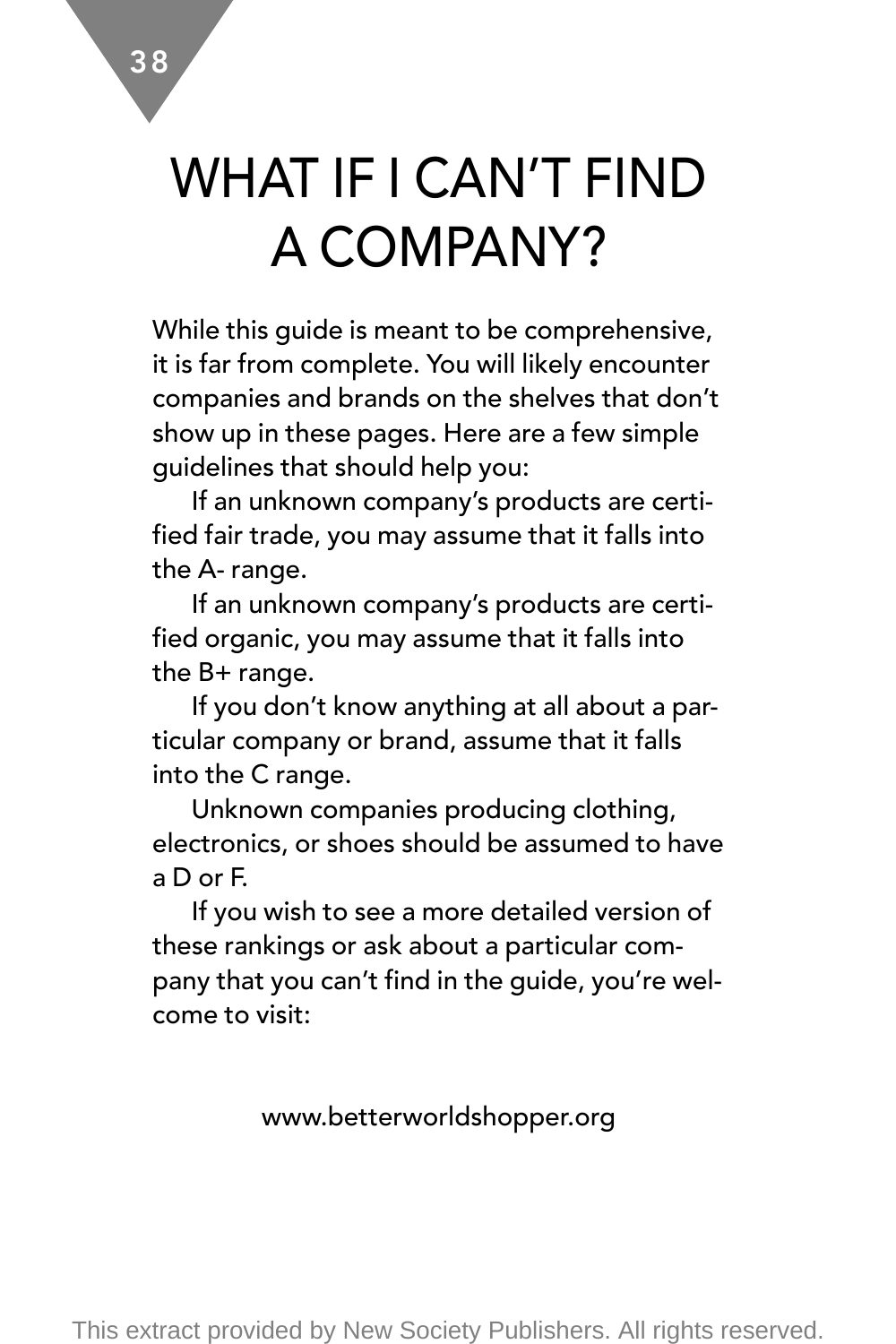# HOW TO USE THIS SHOPPING GUIDE

This book is meant to be used as a practical guide while shopping at the supermarket, in the mall, or online. Familiarize yourself with the alphabetical listing of categories and dog-ear any pages you find particularly useful.

Utilize the rankings on the left as a quick guide to any product you're thinking about buying. Note that all rankings are relative to their product category, so a company may shift up or down depending on its competition.

Useful information and helpful tips appear on the right along with a quick sketch of some of the differences between the best and worst companies. At the bottom of the page are links to online resources to learn more about some of the companies listed.

The book has been purposefully made small so that you can keep it with you in your purse, backpack, briefcase, or pocket. Find a convenient place for it now, while you're reading this sentence. Whatever you do, don't put it on a shelf!

#### www.betterworldshopper.org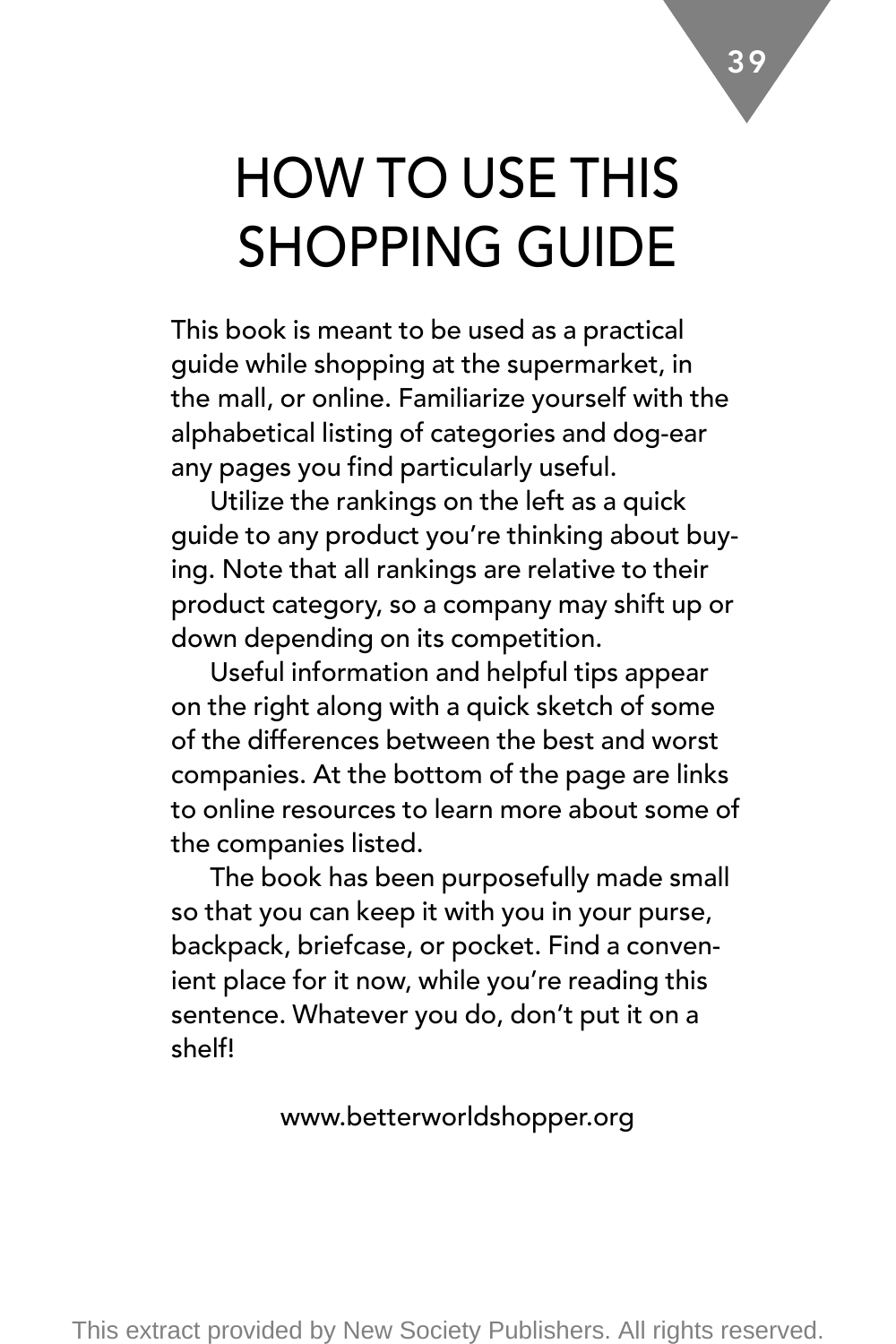# AIRLINES

| Β | Alaska, Southwest, JetBlue, Virgin, Delta                                                                                                                                                                           |
|---|---------------------------------------------------------------------------------------------------------------------------------------------------------------------------------------------------------------------|
| C | KLM, Air France, Easy Jet, Lufthansa,<br>British Airways, Singapore, Cathay Pacific,<br>Qantas, JAL, ANA, Allegiant, Korean Air,<br>SAS, AirTran, Aer Lingus, Air Canada,<br>Express Jet, Sky West, Air New Zealand |
| D | Frontier, Spirit                                                                                                                                                                                                    |
| F | American Airlines, United                                                                                                                                                                                           |
|   |                                                                                                                                                                                                                     |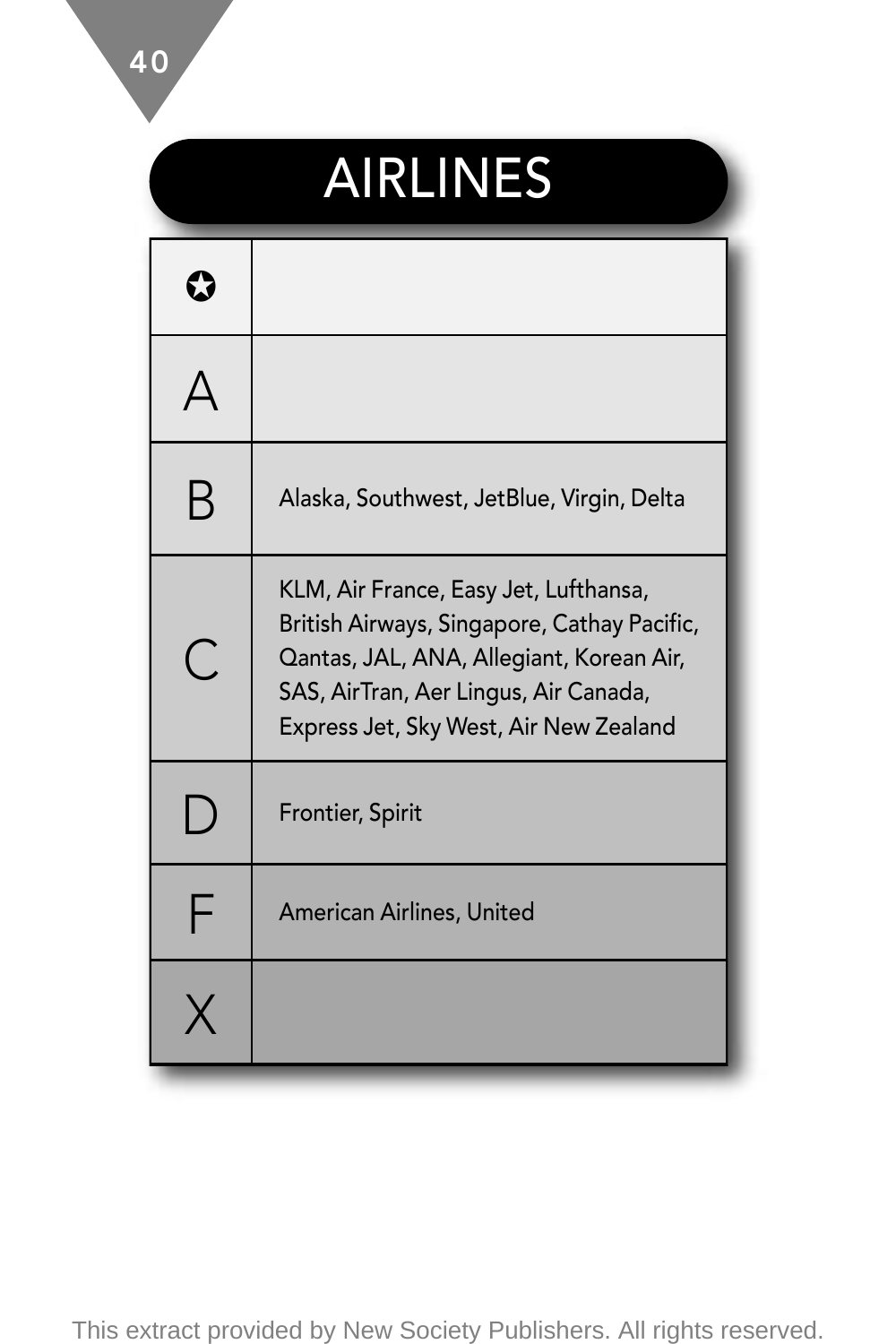### AIRLINES

### 2022 RANKINGS

- 1. Alaska
- 2. Southwest
- 3. JetBlue
- 4. Virgin
- 5. Delta
- 6. Allegiant
- 7. Frontier
- 8. Spirit
- 9. American
- 10. United

### BETTER CHOICE

### **JetBlue**

✰ Perfect 100 on HRC Equality Index ✰ Industry leader in treatment of passengers ✰ Offers carbon offsets & green food options

### WORST CHOICE

### United

- & RS 'F' for recycling efforts in the industry<sup>61</sup>
- **2** Paid \$90 million to Washington lobbyists<sup>12</sup>
- **A** Named global climate change laggard<sup>15</sup>

USEFUL RESOURCES  $\equiv$  sustainabletravel.org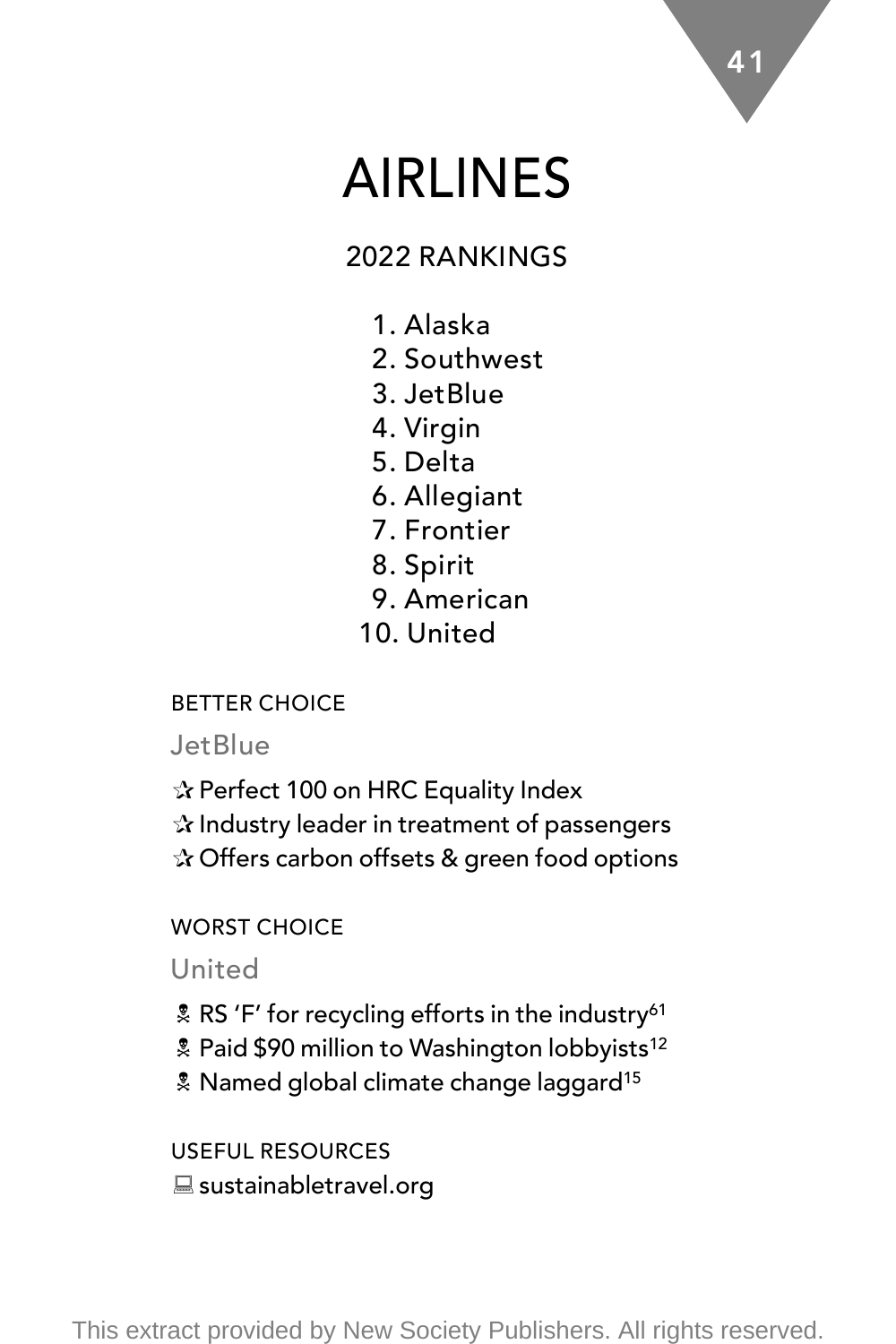### APPLIANCES & HARDWARE

|    | Preserve, Recycline                                                                                                                                                                                                                              |
|----|--------------------------------------------------------------------------------------------------------------------------------------------------------------------------------------------------------------------------------------------------|
|    | TerraCycle, Old Fashioned Milk Paint                                                                                                                                                                                                             |
| B  | Ace Hardware, WD-40, Norelco, Cuisinart,<br>EGO                                                                                                                                                                                                  |
| C  | Siemens, Electrolux, Frigidaire, Dyson,<br>JCB, DeLonghi, Dewalt, Wahl, Haier, Krups,<br>BSH, Sunbeam, Dremel, RYOBI, Miele,<br>Remington, Sherwin Williams, Acme, Dutch<br>Boy, Stanley, Black & Decker, Hoover,<br>Magic Chef, Sylvania, Bosch |
| J. | Sanyo, Whirlpool, Maytag, KitchenAid, 3M,<br>Admiral, Braun, T-fal, Daewoo, Hitachi,<br>Owens Corning, Philips, Samsung, SONY,<br>LG, Panasonic, Home Depot, Lowe's,<br>Emerson, Sears, Kenmore, Kmart                                           |
| F  | Costco                                                                                                                                                                                                                                           |
|    | <b>GE, Walmart</b>                                                                                                                                                                                                                               |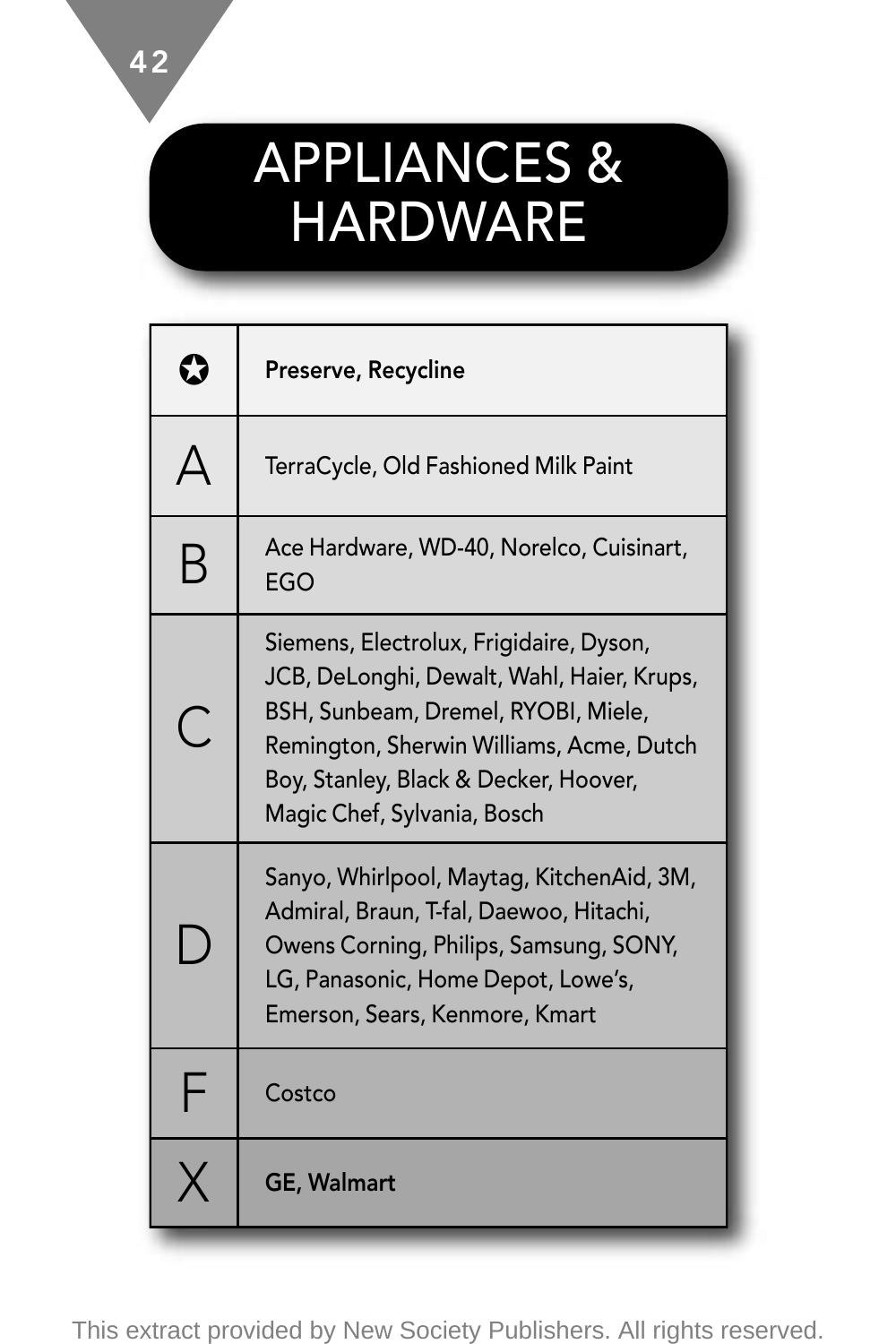### APPLIANCES & HARDWARE

#### WHAT YOU NEED TO KNOW

Whether it's major home improvement efforts or just small kitchen appliances, the hardware you buy for your house has a significant impact on the people abroad who help manufacture it.

BUYING TIPS ✓ Look for products with Energy Star labels

#### WORST CHOICE

Walmart

- & MM's "Worst Corporation" list for three years<sup>51</sup>
- **A** Major toxic waste dumping fines<sup>25</sup>
- & CEP 'F' for overall social responsibility<sup>14</sup>
- **2** Documented exploitation of child labor<sup>61</sup>

WORST CHOICE

GE (General Electric)

- **& MM's "Worst Corporation" list for five years**<sup>51</sup>
- $*$  #34 in "Top 100 Corporate Criminals"<sup>51</sup>
- **Z** Target of "War Profiteer" campaign<sup>61</sup>
- **2** Paid \$374 million to Washington lobbyists<sup>12</sup>

USEFUL RESOURCES ■ www.energystar.gov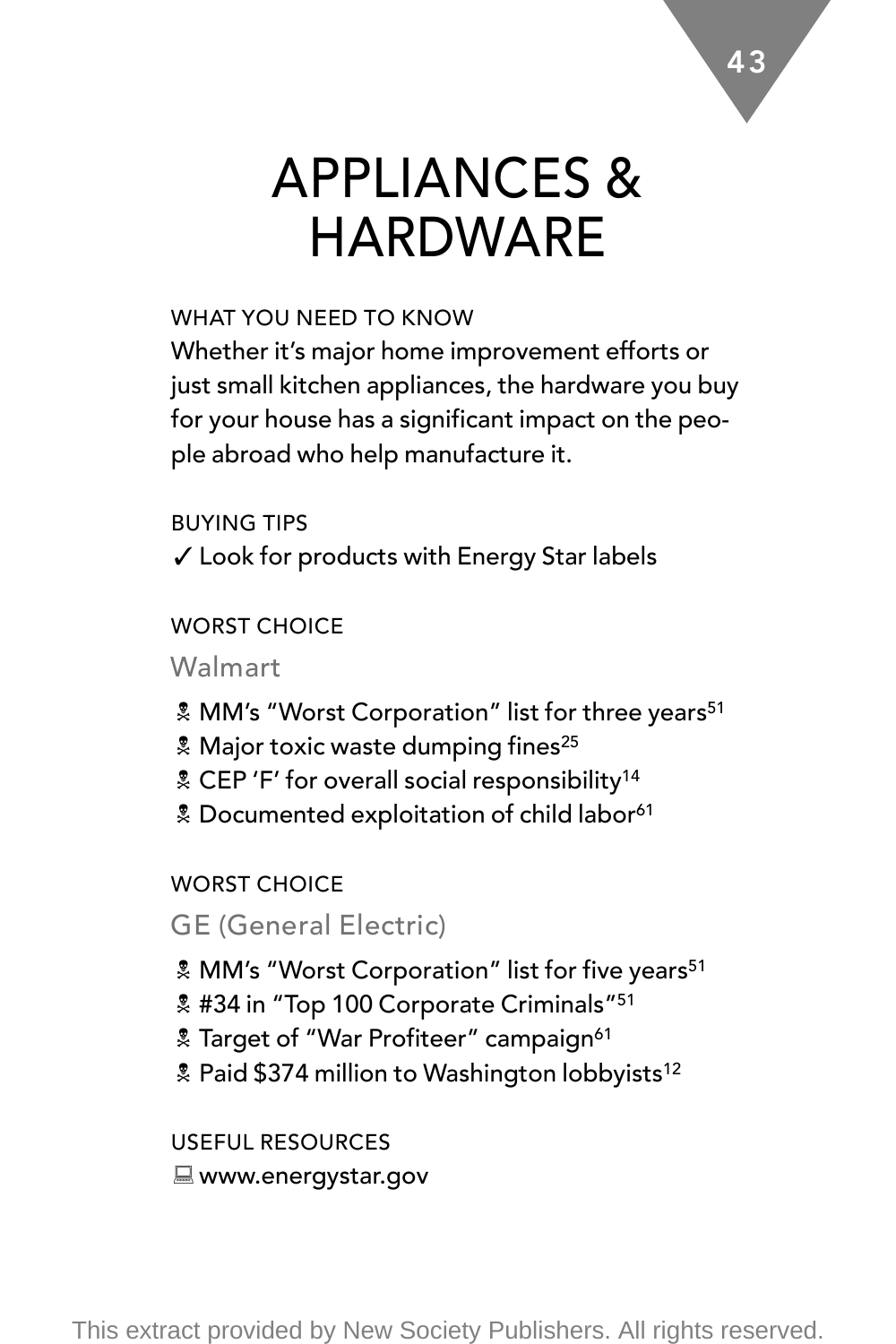# BABY CARE

|   | <b>Seventh Generation</b>                                                                                                                                         |
|---|-------------------------------------------------------------------------------------------------------------------------------------------------------------------|
|   | gDiapers, Plum Organics, Ella's Kitchen,<br>Earth Mama, Happy Baby, Healthy Times,<br>Peapods, Organic Baby, Tender Care,<br>Tushies, Earth's Best, Jason, Weleda |
| B | TastyBaby, Huggies, GoodNites, Baby<br>Magic, Mr. Bubble                                                                                                          |
| Ć | Playtex, Nature's Gate, Graco,<br>Boudreaux's, Britax, Chicco, Evenflo,<br>Playmates, Avent, Oshkosh                                                              |
| D | Carter's, Nature's Goodness, Church &<br>Dwight, Arm & Hammer, Del Monte,<br>Enfamil, Q-Tips, Vaseline, Chiquita                                                  |
| F | Johnson & Johnson, Aveeno, Coppertone,<br>Disney, Baby Einstein, Pampers, Luvs                                                                                    |
| X | Gerber, Nestlé, Nabisco, Pedialyte,<br>Pediasure, Similac                                                                                                         |